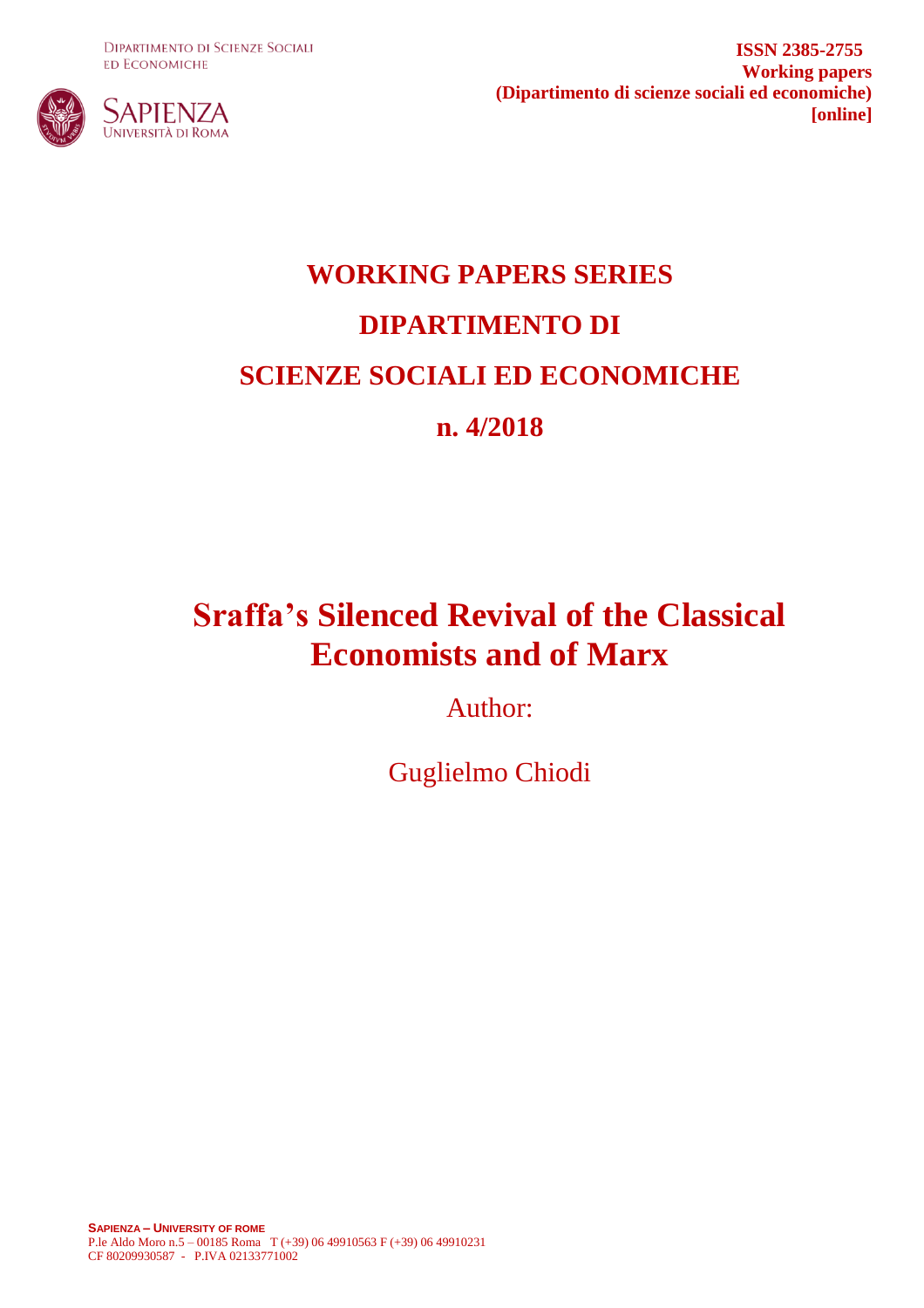## Sraffa's Silenced Revival of the Classical Economists and of Marx

### *Guglielmo Chiodi*\*

#### Abstract

The standpoint of the old classical economists as well as of Marx "has been submerged and forgotten since the advent of the 'marginal' method" – to borrow Sraffa's own words. The neoclassical (or 'marginal') paradigm, in fact, triumphantly dominated over the twentieth century (and is still dominating even now).

A serious step towards the rehabilitation of the paradigm of the old classical economists was made by Sraffa (1951) with his remarkable 'Introduction' to Ricardo's *Principles*, his seminal 1960 book *Production of Commodities by Means of Commodities* (*PCMC*) followed a few years later, as a logical completion of his long-standing work.

The paper here proposed argues that Sraffa's 1960 contribution has so far been mainly interpreted and used as a highly powered tool for *destroying* the foundations of neoclassical theory from a *logical* point of view, with the confident belief that attacking the logical side of the theory would have been sufficient to bring about its definite dismissal, which, instead, did not happen. As a consequence of all this, the revival of the classical economists and of Marx – which is one of the most characterizing feature of Sraffa's 1960 contribution – was automatically *silenced* and this very fact precluded Sraffa's theoretical framework from being used in a *constructive* way as a real alternative 'vision' to that proposed by the neoclassical market-centered paradigm.

The aim of the paper is to underscore the crucial importance of Sraffa's revival referred to above, by emphasizing its usefulness in providing a genuine alternative perspective and a radically different representation of the economy, compared with that provided by neoclassical theory. An attempt will be made to show the main features of the Sraffian framework in providing such an alternative 'vision' which, it will be argued, is now much needed, not least for suggesting far more sensible alternative economic policies than those so far pursued in the ceaseless turmoil of present day world economies.

June 2018.

 $\overline{a}$ \*

*Keywords*: Adam Smith, Ricardo, Marx, Sraffa *JEL Classification*:A10, B12, B14, B24, B51

Sapienza Università di Roma, <guglielmo.chiodi@uniroma1.it>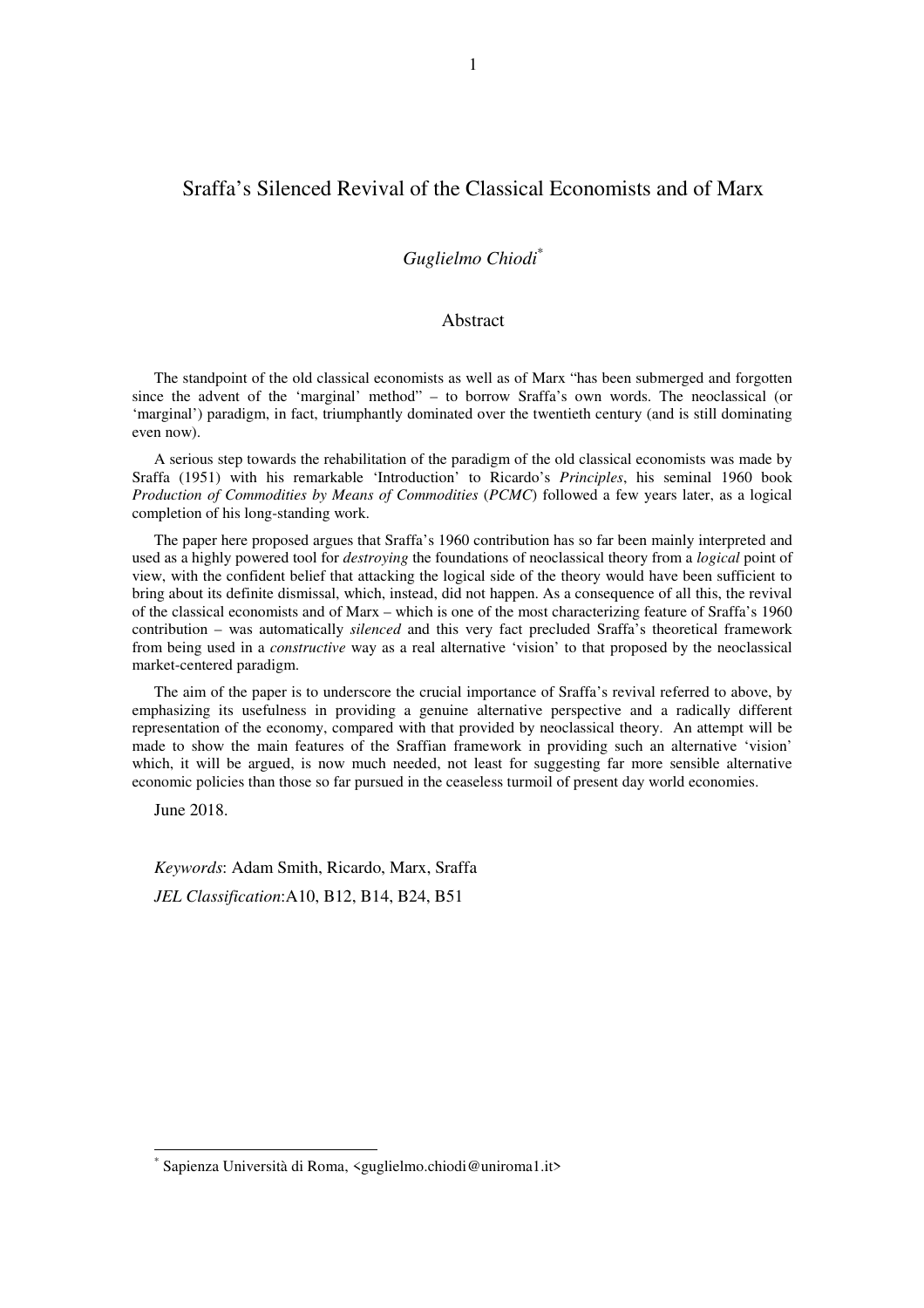## Sraffa's Silenced Revival of the Classical Economists and of Marx<sup>1</sup>

*Guglielmo Chiodi<sup>2</sup>*

*The ultimate tragedy is not the oppression and cruelty by the bad people but the silence over that by the good people. Martin Luther King, Jr.* 

#### **1. Introductory remarks**

 $\overline{a}$ 

Over the years, I have repeatedly asked myself the question: Why Sraffa's 1960 seminal contribution *Production of Commodities by Means of Commodities* (*PCMC*) has been so little influential, if at all, in the *way of thinking* in contemporary economic theory? After all, it paved the way for an *alternative* paradigm to the neoclassical one, which triumphantly dominated over the twentieth century and is still dominating even now – certainly in the western economies and (perhaps and quite sadly in my opinion) all over the world.

The concise and only apparently easy-readable little book by Sraffa does contain a neat representation of an economy within a logically well founded theoretical framework, reminiscent of the point of view taken by the classical economists and thus by Marx as well. Sraffa, in fact, made a very great breakthrough: on the one hand, he rehabilitated the 'vision' of the classical economists and of Marx; on the other, he proved their analysis *amendable*, *viz.* not 'irremediably wrong', up to the point of structuring a new theory of value *from that same standpoint* in an analytically robust framework.

In the sequel, an attempt will be made by showing that that part of Sraffa's contribution, which rehabilitated the 'vision' of the classical economists and of Marx, has been severely *silenced* by most Sraffians who used Sraffa's 'prelude to a critique of economic theory' in the early 1960s and in the following years for mainly criticising specific *tools* and *concepts* typical of neoclassical theory (as, for example, the production function and the notion of 'capital').

By contrast, since the publication of *PCMC*, a few scholars have indeed explored and extended Sraffian suggestions to *different directions* from those taken by the 'capital theory' people. Notable examples, in this regard, are Parrinello (1983), (2001),Velupillai (1989), (2008), (2010), Velupillai and Zambelli (1993), Pasinetti (1993), Schefold (1997), Zambelli (2004), Edwards (2008), Cesaratto (2008), Fredholm (2009).

However, the kind of critique made by most Sraffians<sup>3</sup> had incontestably the merit of putting to the fore some *irremediable flaws* which the neoclassical theory was supposed to

<sup>&</sup>lt;sup>1</sup> Paper presented at the XIV Annual Storep Conference, Piacenza, 8-10 June, 2017 and a revised version at the Forum Marx XXI, Moscow, May 17-19, 2018.

<sup>&</sup>lt;sup>2</sup> Sapienza Università di Roma, <guglielmo.chiodi@uniroma1.it> I am most grateful to Leonardo Ditta and Kumaraswamy Velupillai for their extremely useful comments and suggestions on preliminary drafts of the paper. Needless to say, none of them is responsible for misleading interpretations and infelicities still contained in the paper. I thank also Mr Jonathan Smith for the kind assistance given at the Trinity College Library (Cambridge) whilst working through Sraffa's Papers.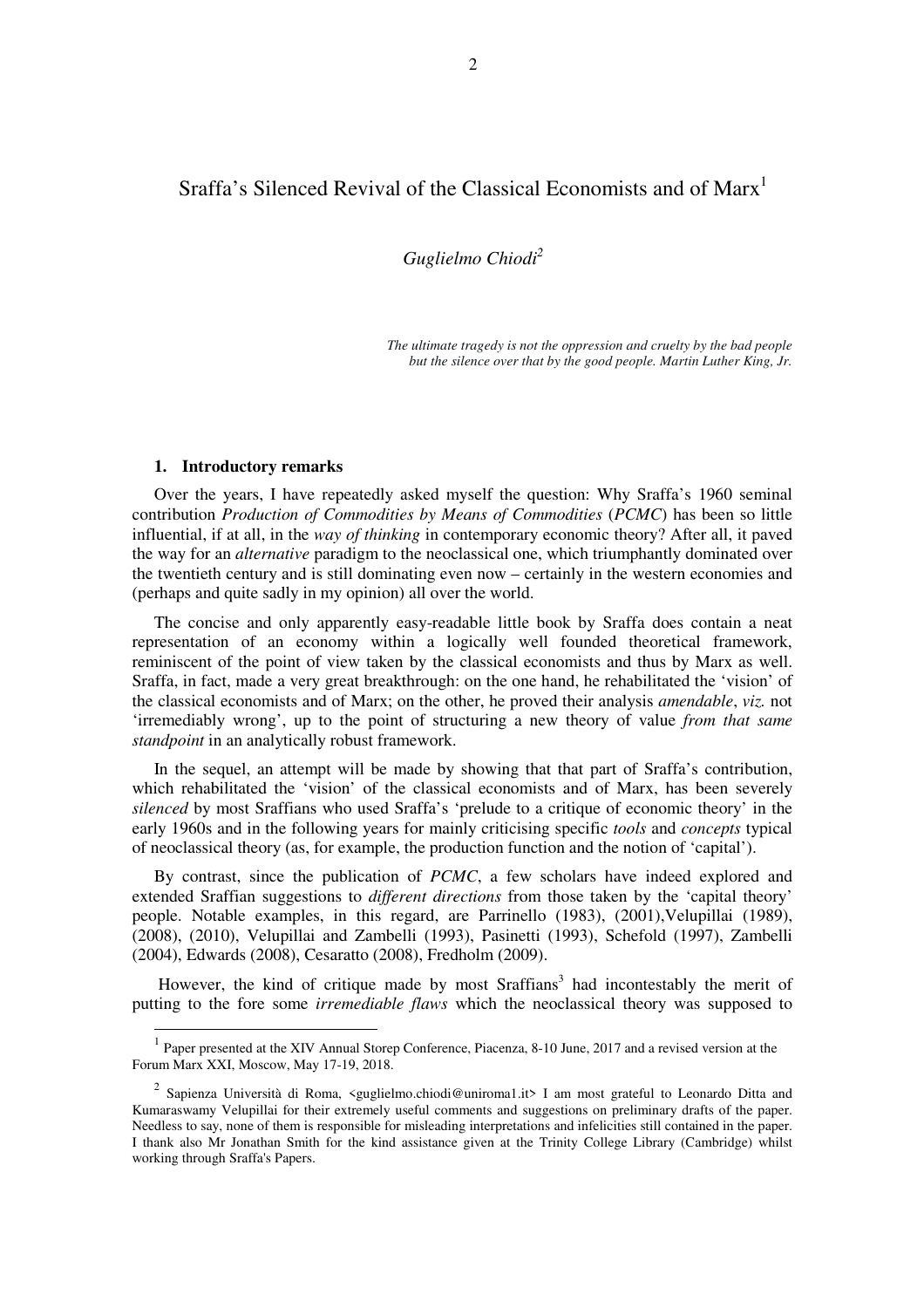contain, and thus it was essentially addressed to the *logical inconsistencies* characterizing that theory. That approach, to be fair, turned out to be extremely useful in the very first instance, for it went quite deeply into the roots of the neoclassical theory, thus shaking quite strongly the theoretical foundations on which that theory was based.

Supposedly, at the bottom of the approach adopted by most Sraffians there exists their firm confidence that by destroying the theoretical foundations of the neoclassical theory *from a logical point of view* would have been sufficient to destroy the entire paradigm outright, thus making possible, in that way, the triumphant coming into being of a new way of thinking in economic theory. In effect, the logical structure of a theory is extremely important in *any* discipline, and the economic discipline should not be an exception in this respect.

But *that* kind of critique, however, was evidently not enough, because in the economic discipline (which is basically a *social* discipline) *any* logical structure would be altogether *meaningless* irrespective of the 'vision' it wants to convey. Having a 'vision' of a society, in fact, essentially means possessing a specific key-reading of it, characterized by a variety of cultural, social, institutional and political elements, all entering, and contributing to forging, that 'vision'. This same thing might equivalently be expressed by saying that the economic discipline cannot be but *dependent upon* value-judgements, and that therefore ethical and moral values must ultimately come in, explicitly or implicitly, in any kind of discussion.<sup>4</sup>

The critique advanced by most Sraffians had  $-$  in the opinion of the present writer  $-$  the serious drawback of being altogether *detached* from the far more general new 'vision' of the society brought about by *PCMC*, as contrasted to the market-centred 'vision' of the neoclassical theory, or, at most, of leaving it at the very background of the issues discussed.

As is widely well known, the actual development of economic theory, and the corresponding policy prescriptions based on it over the last fifty years, went in a completely different direction with respect to that envisaged by the critics of the neoclassical theory. Supporters of the latter, in fact, although partially acknowledging most of the critiques, put them quite rapidly under the carpet by holding the strong conviction that they were ultimately not-influential on the tenet of the neoclassical paradigm. In other words, the neoclassical economists maintained the strong belief that the core of their theory was still robust enough in explaining the working of a market economy in the most appropriate way than any other theory, and thus it continued undaunted its dominance in the economic *culture* all over the world.

#### **2. Community** *vs* **Automatons**

Before discussing some general features of Sraffa's 'vision', as it seems to emerge from his *PCMC*, whose approach, as already been said, 'is reminiscent of certain points of view taken by the old classical economists from Adam Smith to Ricardo<sup>55</sup>, it should be duly emphasized that the sub-title of the book is: *Prelude to a Critique of Economic Theory*. This immediately recalls the analogous sub-title of Marx's Capital: *Critique of Political Economy*. 6

The opening page of *PCMC* starts by considering 'an extremely simple *society*', p. 3, italics added. Adam Smith's book *Wealth of Nations* (1970) does have the 'nation' from the very beginning as the main subject of his enquiry and then this *collective* subject is at the centre of the whole book. Ricardo's opening sentence of the 'Preface' to his *Principles* refers to the

<u>.</u>

 $3$  Cfr. the 'classic' review by Harcourt (1972); and Harcourt (1976), Pasinetti and Scazzieri (1990).

<sup>4</sup> Cfr. Chiodi and Ditta (2008), Putnam (2003).

 $<sup>5</sup>$  See the flyleaf of Sraffa's book (1960).</sup>

<sup>6</sup> This is the English literal translation from the original German sub-title of *Das Kapital*.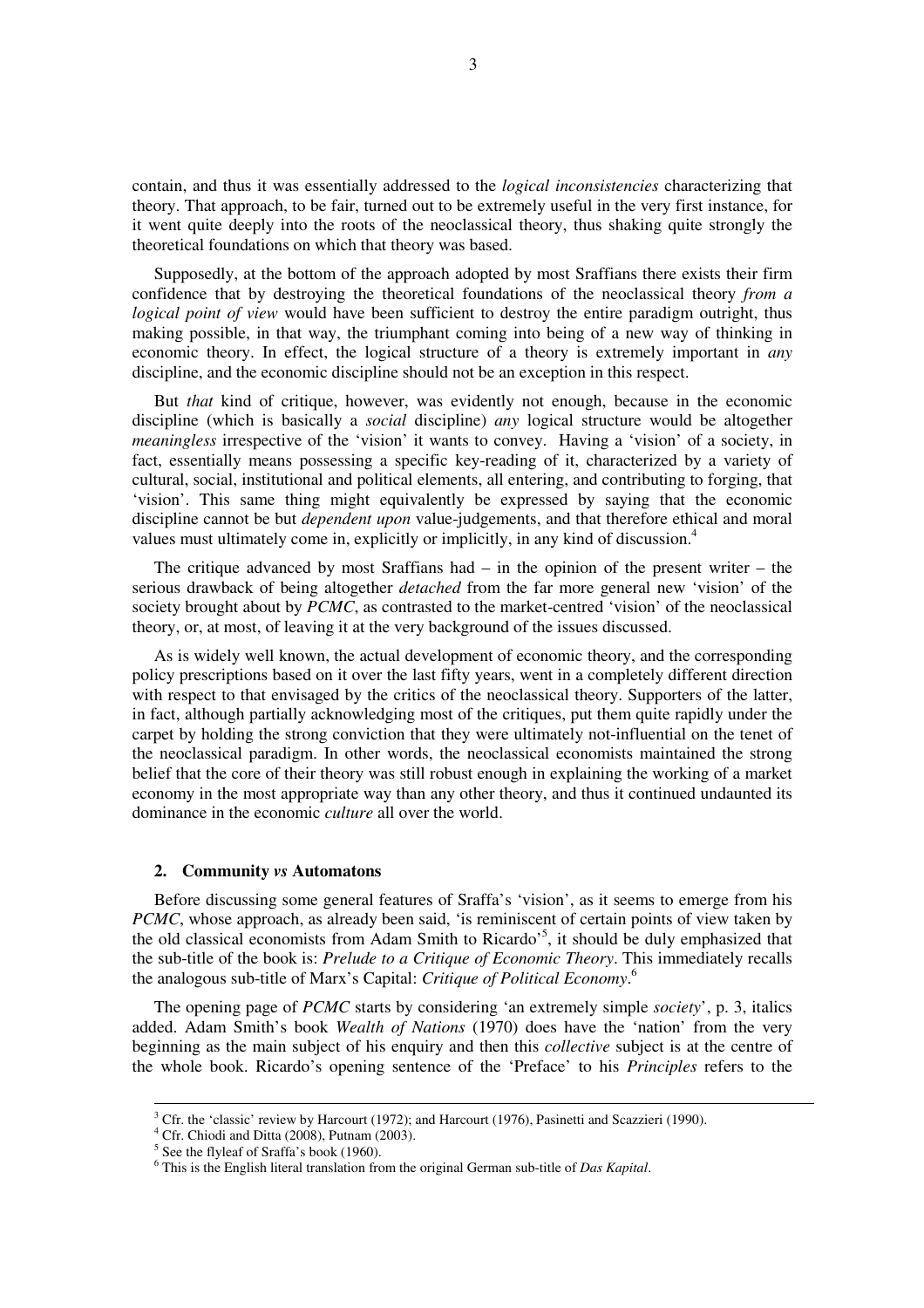division of the produce of the earth as 'divided among three classes of the *community*', (1951), p. 5, italics added. Marx's opening sentence of his *Capital* Vol. I is: 'The wealth of those *societies*...' (1974) p. 43.

In each of the above references a 'collective' subject is taken into account, just because each of the above analysis refers to a *community* of human beings – in opposition to the micro perspective of neoclassical theory, which constantly takes into account an 'automaton' (being a single individual or a single agent) and contemplates at most 'the interaction of the agents', Debreu (1959), p. ix – whose subjects are basically considered as a set of 'automatons' on the basis of a purely 'additive' conception.

#### **3. Some characterizations of Adam Smith's** *Wealth of Nations*

The above 'word-characterization' is not at all trivial or unimportant.<sup>7</sup> It acquires a profound meaning in the context of the analysis performed by each author. In the case of Adam Smith, he wanted to investigate the *nature* and the *causes* of the wealth of a nation, which substantially means – as Hicks aptly put it – 'what the social product is, what is meant by its being large or small; what is meant by its growing [...] why the social product is large or small, and why it grows', Hicks (1976), p. 7. Adam Smith (1970), in the opening sentence of his book, writes:

The annual labour of every nation is the fund which originally supplies it with all the necessaries and convenience of life which is annually consumed, [...], p. 1.

It contains key-words such as 'labour' and 'necessaries and conveniences of life' which reflect the essential characteristic of all his inquiry, ultimately devoted to investigating the wellbeing and the welfare of a community.

A huge number of books and papers have been written on Adam Smith's *Wealth of Nations*, most of them centred on his 'labour theory of value', on the much quoted 'invisible hand' and on the superb merit of the 'division of labour'.

Viewed from a different perspective, one can equally well say that Adam Smith's *Wealth of Nations* brought systematically to the fore the very notion of 'social product' – a key-concept characterizing the subsequent analyses distinctly made by Ricardo, Marx and Sraffa. The 'social product' was intended as a common denominator *linking* the human beings as a *community* and one of the basic elements of their life.

The notion of 'social product' immediately evokes the analogous notion of *produit net*, first introduced by Quesnay and the other Physiocrats in the middle of the eighteenth century. But – as is well known – not only did they refer to that notion exclusively with respect to the agricultural sector, but they did not possess a proper theory of value for quantitatively defining it in a rigorous way. $8$ 

Adam Smith felt the necessity of extending the notion of 'social product' to *all* the sectors of the economy and, at the same time, to provide a general theory of value – imperfect and

<sup>&</sup>lt;sup>7</sup> As Lakoff (2014), xii, put it: "All words are defined relative to conceptual frames".

<sup>&</sup>lt;sup>8</sup> In an unpublished manuscript, however, Sraffa writes that "It was only Petty and the Physiocrats who had the right notion of cost as «the loaf of bread», Sraffa Papers D3/12/4. And, in another unpublished manuscript titled "Degeneration of cost and value", he writes: "A. Smith and Ricardo and Marx indeed began to corrupt the old idea of cost – from food to labour. But their notion was still near enough to be in many cases equivalent", *ibidem*. It should be noted that in *PCMC*, in the initial tables representing the economy, Sraffa includes "the necessaries for the workers" as *physical quantities*, and therefore he is there adopting the Petty-Physiocrats notion of cost. On the full significance of this, I will return later in the paper.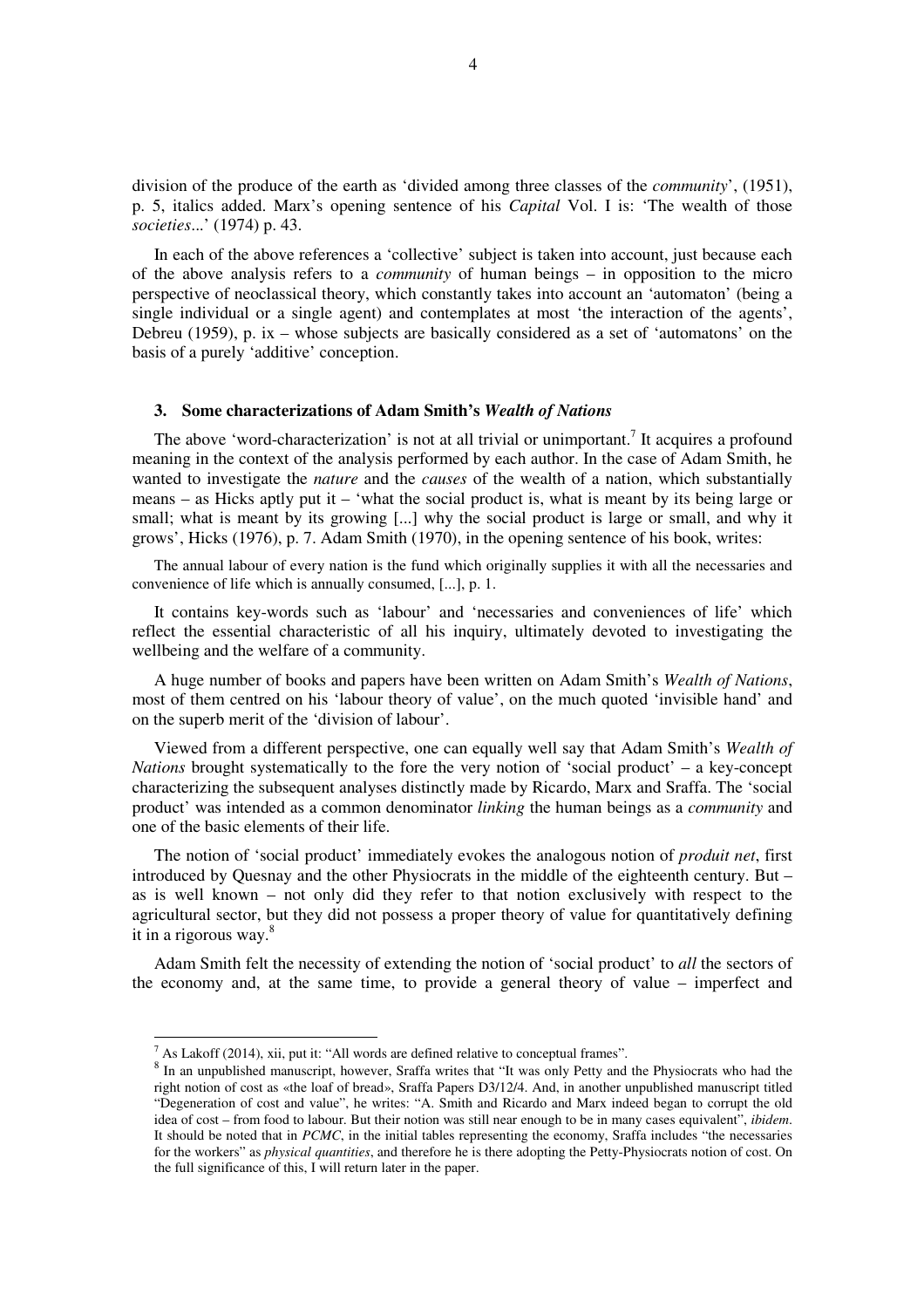wrongly circular in so many respects – to the effect of giving analytical form and substance to the notion of 'social product'.

An important feature of Adam Smith's *Wealth of Nation* has been generally undervalued by economists, if not practically ignored, so much attracted they have been by the most immediate 'analytical' parts of Adam Smith's work.<sup>9</sup> This consists in the equally important ethical and moral content, inextricably disseminated throughout the whole *Wealth of Nation*, up to the point of pervading all the arguments and discussions therein contained. It is hardly possible, in fact, to make sense of many Smithian concepts and sentences without systematically taking it into account.

The notion of 'wage' in Adam Smith, for example, as in any other classical economist, like Ricardo, as well as in Marx and in Sraffa, is taken to be as 'given'. This obviously means**,** as far as the effect on the analytical framework considered**,** each physical component of the wage is known beforehand. Adam Smith, however, is far more specific in this respect. After having defined in Book I of his *Wealth of Nations* the 'real recompense of labour' as 'the real quantity of the necessaries and convenience of life which it can procure to the labourer', p. 69, in Book V he comes back again on the concept of 'necessaries' by specifying:

By necessaries I understand not only the commodities which are indispensably necessary for the support of life, but whatever the custom of the country renders it indecent for creditable people, even of the lowest order, to be without. Smith (1970), pp. 351-352.

This is to be considered apart from the *effective* determination of the wage. Two aspects are worth putting forward in this respect.

The first of these aspects regards the determination of the *money* price of labour which, according to Adam Smith, is regulated by 'the demand for labour, and the price of the necessaries and conveniences of life', p. 76 whose eventual changes, according to the circumstances considered, must not have any effect whatsoever on the purchasing of the commodities composing workers' subsistence. This aspect is duly emphasized by Adam Smith towards the end of his *Wealth of Nation*:

As the wages of labour are everywhere regulated, partly by the demand for it, and partly by the average price of the necessary articles of subsistence, whatever raises this average price must necessarily raise those wages so that the labourer *may still be able to purchase that quantity of those necessary articles* which the state of the demand for labour, whether increasing, stationary or declining, requires that he should have. Smith (1970), p. 352, italics added.

The second aspect of the effective determination of the wage regards the actual process of its negotiation, from which Adam Smith is explicitly careful in bringing about the *conflicting* as well as the *asymmetric* positions of the two parties, the workers and the employees. He writes:

What are the common wages of labour, depends everywhere upon the contract usually made between the two parties, whose interests are by no means the same. […] It is not, however, difficult to foresee which of the parties must, upon ordinary occasions, have the advantage in the dispute, and force the other into a compliance with their terms. *Ibidem*, pp. 58-59.

However, note, in the first of the two last sentences quoted above, the *use* Adam Smith is making of the concept 'the demand for labour'. As in any other analogous circumstance, when dealing with 'demand and supply of a commodity' as elements causing *deviations* from the natural price, he is always referring – like Ricardo and the classical economists and Marx – to *proportions of known and given quantities* and *never to functions* (in the sense of 'standard mathematics'), as it was subsequently made instead by the neoclassical tradition.

<sup>&</sup>lt;sup>9</sup> For an exception see Sen (1987).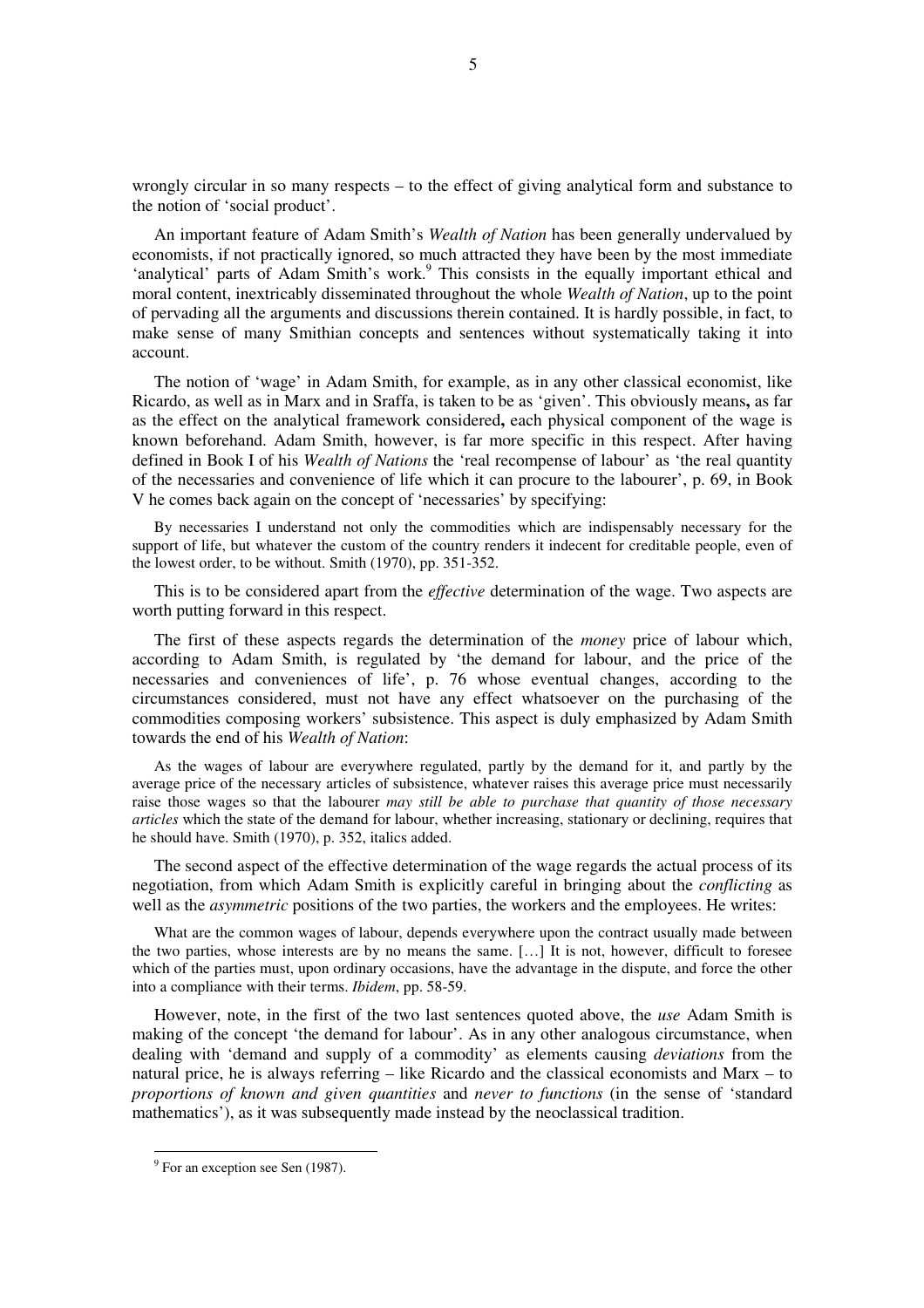It is also important to emphasize the careful attention devoted by Adam Smith to the social and institutional characterization of the wage – a circumstance which, once more, underlines the *external* determination of the wage, as being independent of any problem of value and independent also of any problem concerning the production process. An echo of this view can later be traced in a letter by Ricardo to McCulloch dated 13 June 1820 in which he maintains that 'the proportions in which the whole produce is divided between landlords, capitalists and labourers [...] are not essentially connected with the doctrine of value'. Quoted in Sraffa (1951), p. xxxiii.

#### **4. Ricardo's continuity and discontinuity with Adam Smith's** *Wealth of Nations*

Ricardo, in the 'Preface' of his book, although 'found it necessary to advert more particularly to those passages in the writing of Adam Smith from which he sees reason to differ', specifies that 'he hopes it will not, on that account, be suspected that he does not, in common with all those who acknowledge the importance of the science of Political Economy, participate in the admiration which the profound work of this celebrated author so justly excites'. Ricardo (1951), p. 6.

It is well known that among the 'passages' from which Ricardo differs from Adam Smith one encounters the theory of value. On this issue, in fact, he was tenaciously adherent to an *embodied* labour theory of value. He summarizes his own view by stating 'I know no other criterion of a thing being dear or cheap but by the sacrifices of labour made to obtain it'. Ricardo (1951a), p. 397. But, more importantly, Ricardo's main preoccupation – as clearly evidenced by Sraffa's 'Introduction' to his *Principles* – was to state a *rigorous* theory of value because in his view the division of the 'social product' between classes was the 'principal problem in Political Economy'. Ricardo (1951), p. 5. To successfully perform that task, however, needed to find a *measure of value* having the property of being invariant to changes in distribution. These changes, in fact, by 'distorting' the very object of distribution, would have rendered impossible an *exact* measure of the shares between classes.

Measuring distribution *exactly*, however, was not an analytical problem *as such*: the most profound problem hidden in that task was to bring about the *conflicting relation* existing between employers and employees, *i.e.*, from an analytical perspective, the existence of a *negative* relation between wages and profits – once the role of rents has been made passive. As Ricardo (1951) concisely put:

I have endeavoured to shew, first, that a rise of wages would not raise the price of commodities, but would invariably lower profits, p. 127.

From the point of view here considered, it might be said that between Adam Smith and Ricardo there coexist a continuity and a discontinuity. The former, in fact, had already made evident, in a *qualitative* mode, the inherent conflicting views between employers and employees on the settlement of the wage contracts – as has been made evident in Adam Smith's quotations reported above. The latter, instead, wanted to *quantitatively* establish the *exact measure* of that conflict. Thus, Ricardo's approach on the issue of value turns out to be not only far more complex and articulated than Adam Smith's but also far more 'refined'.

On many other issues, Ricardo does *not* significantly differ from Adam Smith's *Wealth of Nation*. In the case of wages, for example, he seems to follow Adam Smith almost to the letter. Although the opening passages of chapter V, On Wages, 'appear to be derived from Torrens's *Essay on the External Corn Trade*, 1815, p. 62', as Sraffa (1951), p. 93, fn., noted, nevertheless the substance of the whole chapter recalls quite evidently what Adam Smith had already said on wages. The 'natural price of labour', in fact, continues to be 'that price which is necessary to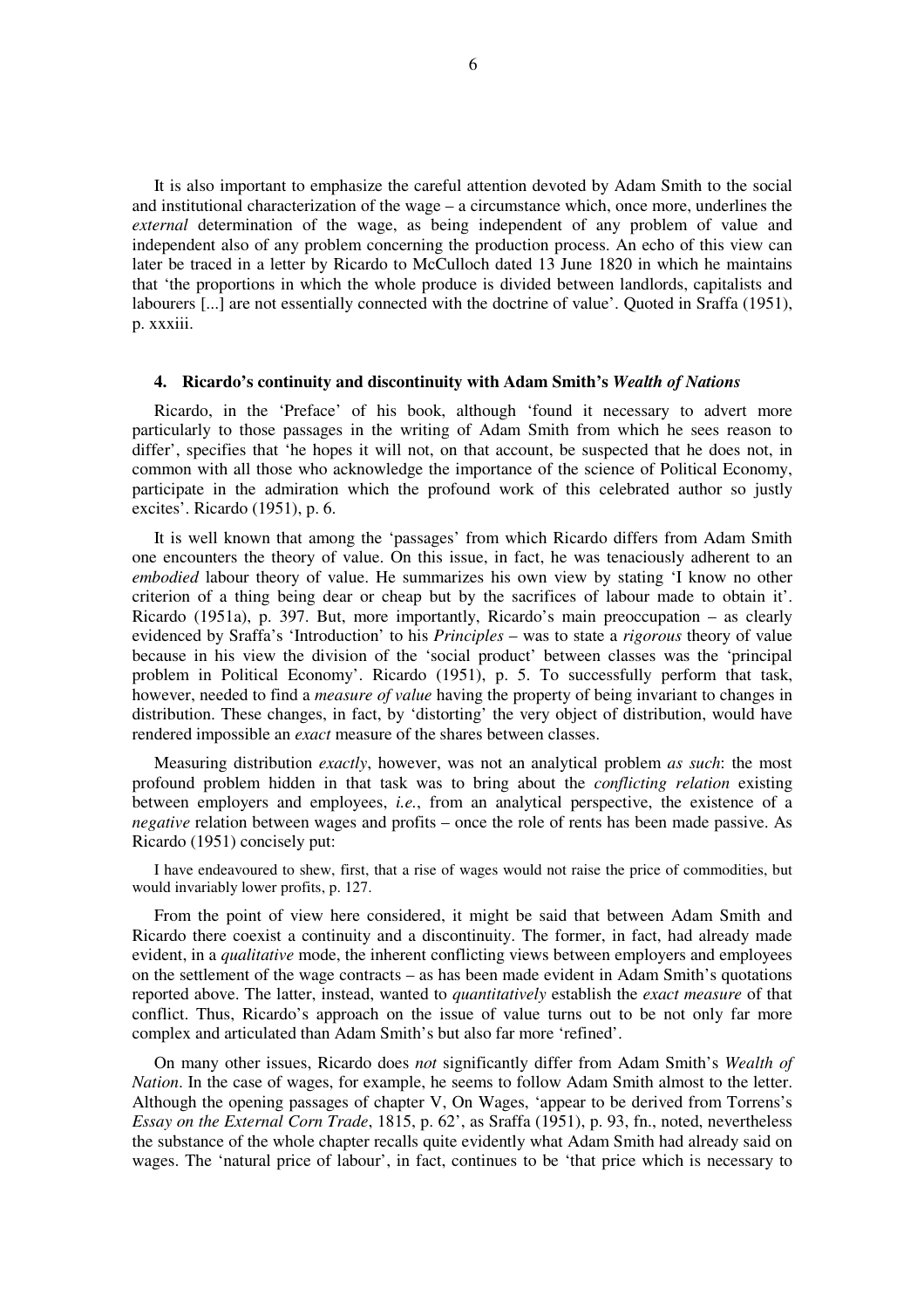enable the labourers, one with another, to subsist and perpetuate their race', its physical composition being given by 'the quantity of food, necessaries, and conveniences [...] essential to him from habit', Ricardo (1951), p. 93. And the conceptual distinction and the numerical difference between the 'market' and the 'natural' price of labour continue to come about 'from the natural operation of the *proportions* of the supply to the demand', *ibidem*, p. 94, italics added.

What Ricardo emphasises more, compared with Adam Smith, is the important 'dynamical' component concerning the labourer, that is his *family*. That component, on reflection, reflects the function attributed to the wage, *viz.* that of making possible the *social reproduction* of the working class, besides the most obvious, but not exclusive, function of 'natural recompense' of labour, using the words of Adam Smith (1970), p. 57.

#### **5. The relevance of Marx's** *Capital* **nowadays**

Too much weight has often been given to Marx's labour theory of value, as if it were the only pivotal element of *Capital* Vol. I and, more generally, of the whole Marx's thought. Witness the much debated 'transformation problem', still alive occasionally in the literature.

One of the consequences of that approach has been that of limiting or, even worse, that of reducing drastically the very importance of Marx's contribution to the social and political disciplines generally**,** and to the economic one, in particular.

In other words, the acceptance or rebuttal of Marx's thought, especially within the profession of the economic discipline, has crucially been taken dependent upon the 'rightness' or the 'wrongness' of his labour theory of value.

The final judgment still prevailing today on Marx's thought – looking at the latter from the above perspective – might be a combined result of an *analytical* and *ideological* judgment mixed together, sometimes with the prevailing weigh of the one, sometimes of the other.

One of the thesis of the present paper is that Marx's contribution to the understanding of the capitalist society should instead be looked at independently of the validity of the labour theory of value *as a theory of prices*. Marx's perspective and insights, in fact, go far beyond the restricted conceptual boundaries imposed by any social discipline and, particularly, far beyond the highly disputable conceptual framework designed by traditional economic thought. His own *language* and the new *terminology* employed in *Capital* and elsewhere are all designed to give a new conceptual form to ideas, to bring about aspects of social life otherwise hidden or hardly noticed.

There are at least two aspects of Marxian thought traceable through *Capital* Vol. I (with obvious extensions to his many other writings as well) which are worth considering today because they are still able to cast light on many structural phenomena of the present-day world economies:

- (i) his notion of 'vulgar economy',
- (ii) his perspective on 'labour',

The above two aspects are strictly linked together for they are highly suggestive of a new perspective in representing the economy. They are also of an utmost importance and relevance for interpreting and evaluating some critical changes which occurred in most economies over the last century, in the light of the ever-increasing pervasiveness and dominance of present day neoclassical economic theory, which can properly be dubbed *neo-vulgar economy*.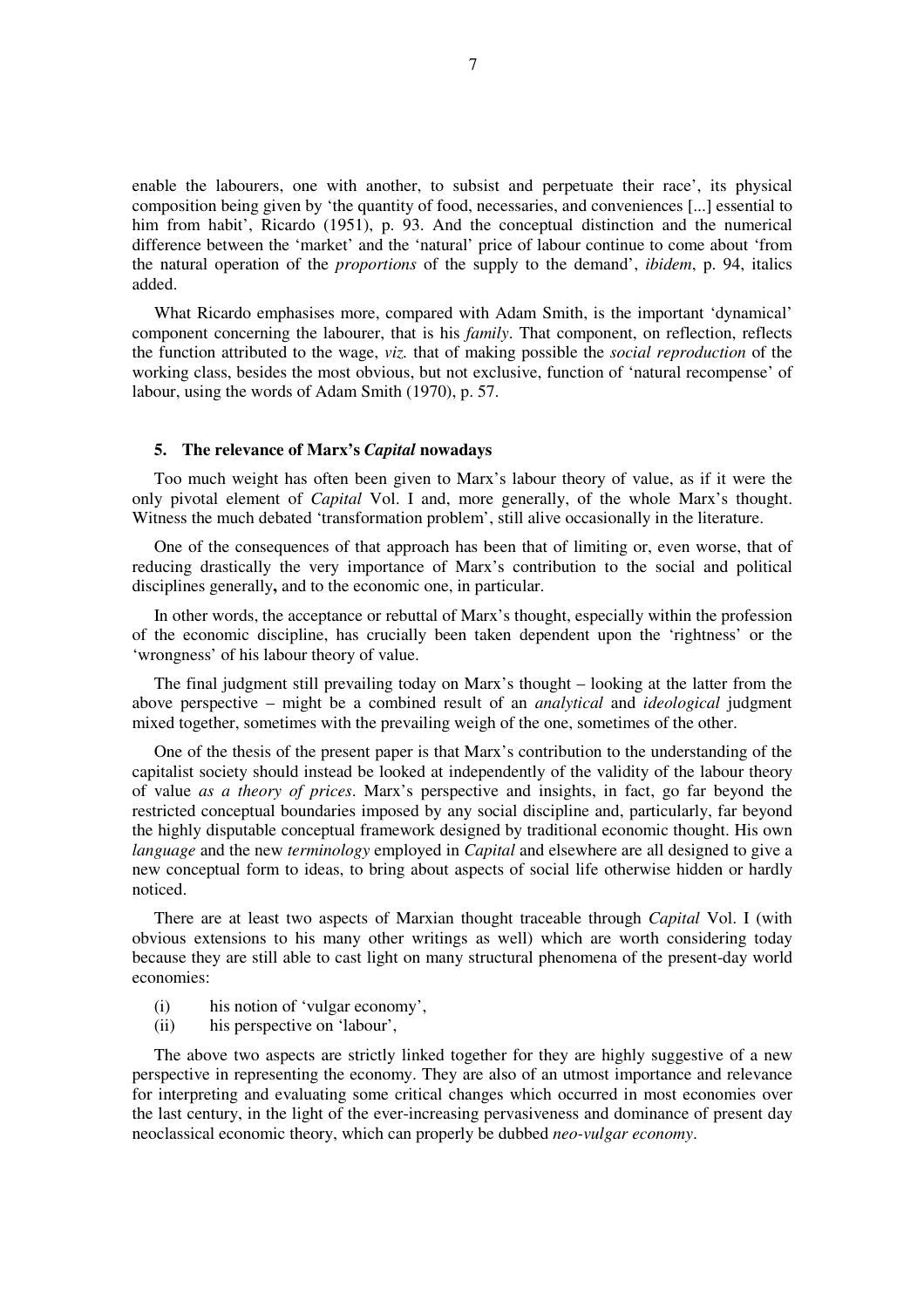In *Capital* Vol. I, Marx (1974) neatly introduces the distinction between 'classical Political Economy' and 'vulgar economy':

[B**]**y classical Political Economy, I understand that economy which, since the time of W. Petty, has investigated the *real relations of production* in bourgeois society, in contradiction to vulgar economy, *which deals with appearances only*, ruminates without ceasing on the materials long since provided by scientific economy, and there seeks plausible explanations of the most obtrusive phenomena, for bourgeois daily use, but for the rest, confines itself to systematising in a pedantic way, and proclaiming for everlasting truths, the trite ideas held by self-complacent bourgeoisie with regard to their own world, to them the best of all possible world. Marx (1974), p. 85, italics added.

It may be of some interest, in this connection, to consider some Sraffa's notes. In an unpublished manuscript, he writes:

Classical Political Economy (The age of Ricardo) or A. Smith? from Petty to Ricardo. Right conception fundamental assumptions primitive, rudimentary technique". Then "Vulgar Political Economy (the age of Mill) from Malthus to Stuart Mill. All wrong here: they have the wrong conception of modern economics and the rudimentary technique of the classical". Finally, "Economics, (the age of Marshall) since Jevons and Co., and Marshall. Highly refined technique, rotten conceptions and fundamental assumptions. But technique so highly perfected that sometimes compels them unconsciously to modify their conscious assumptions (justly contradicting themselves) and thus reaching partially true conclusions". Note that at the end of the classics developed socialism (Owen, Hodgskin) and caused Vulgar P.E. At the end of vulgar period came Marx and caused economics." Sraffa Papers D3/12/4, underlined in the original.

In the previous quotation by Marx, although he credits classical Political Economy with having investigated 'the real relations of production', in opposition to vulgar economy, he remains unsatisfied with the former. And the reason to be unsatisfied lies basically in the fact that*,* for him, the capitalist mode of production is not 'eternally fixed by Nature for every state of society', Marx (1974), p. 85. The most dangerous consequence of this point of view, so explicitly criticized by Marx, would be that of perilously considered Political Economy as a *neutral* science, that is as completely detached by any *value-judgement* (be it social, political, religious, ethical or whatsoever) as well as by any historical context, much like disciplines such as mathematics or physics (and even in this case**,** the latter disciplines should not be considered 100% neutral, as commonly believed).

Unfortunately, however, what happened last century at the beginning of 1930s was even worse than that potential danger, for Robbins (1932) published a sort of 'new constitution' for the economic discipline, by proclaiming it a 'Science' and by showing its foundational characteristics as essentially based on the individual rationality of optimal choice, maximization principle, efficiency and general equilibrium – in explicit opposition to the classical economists' approach and by openly criticizing the use they have been made of notions such as 'social product' and income distribution, which sounded completely nonsense to him.

More recently, the widespread use of econometric techniques in economic analysis and the uncritical reference to macroeconomic parameters having no logical foundations at all may perhaps induce one to think the economic discipline as being characterized by a technical and neutral structure. But the issue of the identification problem in econometrics and the generally catastrophic results produced by the austerity measures adopted in most European countries in recent years are both examples of facts which bring to the fore the very impossibility of disposing of value-judgements and that the social relations among people are not indeed governed by 'laws of Nature', as are the planets in the universe.<sup>10</sup>

8

<sup>10</sup> Cfr. Pasinetti (1998), Nuti (2013).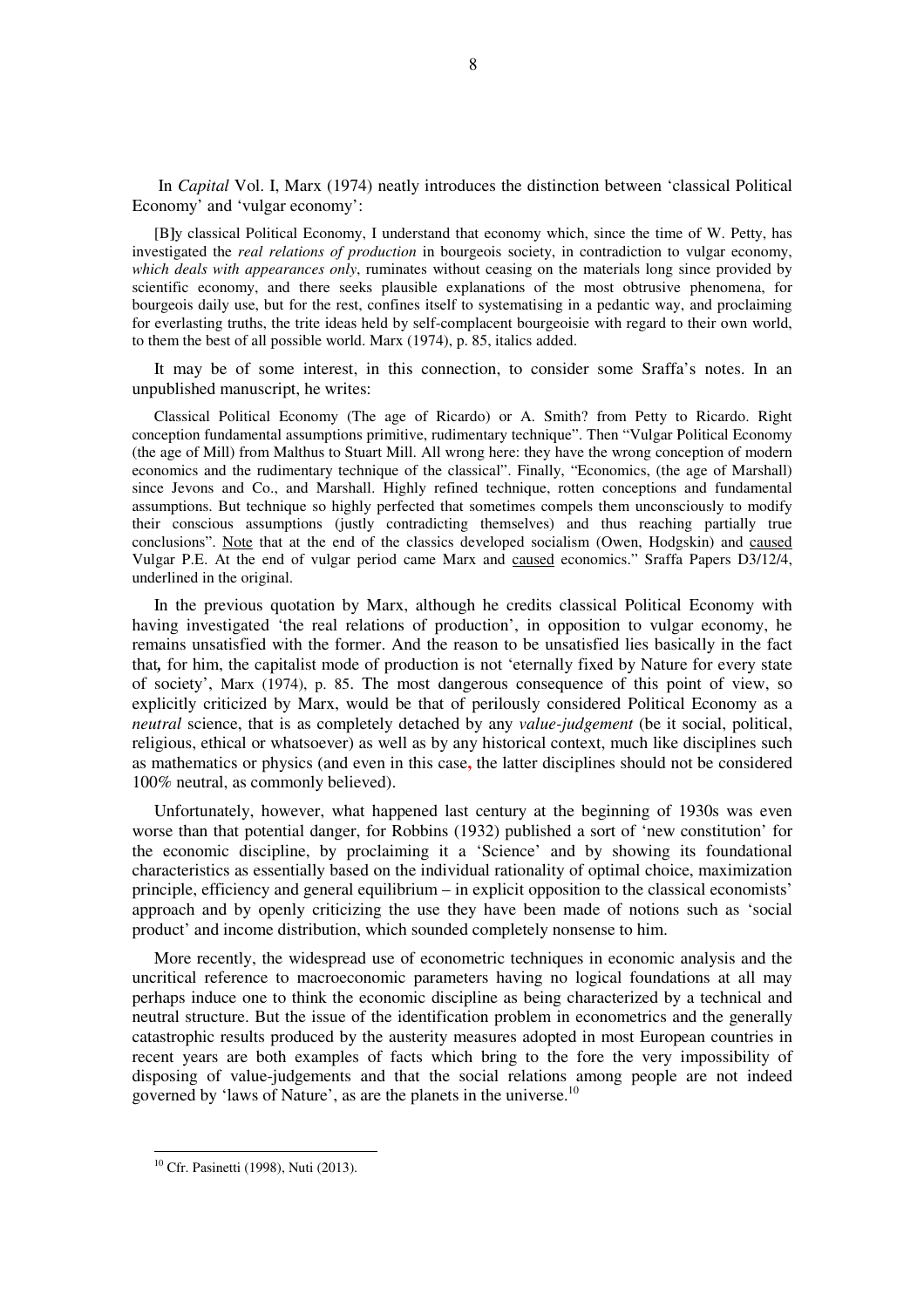#### **6. Marx's steps ahead of Adam Smith and Ricardo**

As has been seen in sections 3. and 4 above, Adam Smith's and Ricardo's works were characterized (i) by the *centrality of labour* within their respective theories of value, and (ii) by the *antagonism* between classes. The 'quantity of labour' (commanded for Adam Smith, embodied for Ricardo), was in fact the most reliable instrument for valuing the 'social product', and thus for measuring, respectively, the wealth of a nation and the distribution of income between classes. And Ricardo's endless search for an invariable measuring rod was precisely directed *to exactly measuring* the antagonism between workers and capitalists.

Marx considered the classical economists' analysis *incomplete*. The invariably negative relation between the wage rate and the rate of profit, which Ricardo thought of having put forward rigorously, was judged by Marx insufficient for *completely* revealing the 'real relation' existing between workers and capitalists in a capitalist economy.

He wanted to go far deeper than what the classical economists had achieved with their analysis of capitalism and, above all, he wanted to go far beyond the analysis of 'vulgar economy', whose *mystification* in representing the economy through the glasses of *market*  relationships he wanted to unravel.

In this connection Marx should be credited for having perceived long before the initial signs of an extremely dangerous transformation in the economic thought through the coming into being of a 'vulgar' representation of the economy, which later in the years would have produced not only the oblivion of the classical economists' thought but also, on practical grounds, the adoption of inappropriate and even dangerous policies for entire communities of human beings – as has been hinted at in the immediately previous section.

It is again worth pointing out some of Sraffa's considerations on features characterizing the transition from Classical Political Economy to what Marx called 'Vulgar Political Economy'. Sraffa points out that after the 'corruption' of the old idea of cost made by the Classical economists, and by Marx(as reported in the quotation from Sraffa's manuscripts in § 5 above)**:**

a much bigger step was taken in the process of shifting the basis of value from physical to psychical processes: Jevons, Menger, Walras. This was an enormous breach in the tradition of Pol. E.; in fact, this has meant the destruction of the classical P. E. and the substitution for it, under the old name, of the calculus of Pleasure and Pain (Hedonistic). […] When the Jevonians turned back to write their own history, they found with pride (it ought to have been with dismay) that they had no forerunners amongst P. E.; their forerunners were mainly two or three cranks, an engineer, Dupuit, a mathem., Cournot, a Prussian Civil servant Gossen, who had only cultivated P. E. as a hobby. […] They had not the slightest knowledge of the works of the Classical economists. They drew it out of their fancy. […] It is unfortunate that so much time has been taken to change the name of P. E. into Economics: but it is appropriate: it marks the cleavage, or rather the abyss, between the two. Sraffa Papers, D 3/12/4.

Marx repeatedly pointed out that the workers, *as human beings*, although have constantly been *exploited* by other human beings in different historical contexts and periods, have nonetheless been exploited in a *visible* way, in contrast to the capitalist economy whose *exploitation*, instead, has been rendered *invisible* by the complex set of market exchanges. It was precisely *this* which Marx found *peculiar* to the capitalist economy, and the use he made of the labour theory of value was *uniquely directed to bring about capitalist exploitation and not to explain exchange relationships*.

At the end of *Capital* Vol. I, Marx illustrate**s** the historical origin of that *peculiarity*, which came into being since the advent of 'the so-called primitive accumulation', defined by him as 'the historical process of divorcing the producer from the means of production'. Marx (1974), p. 668.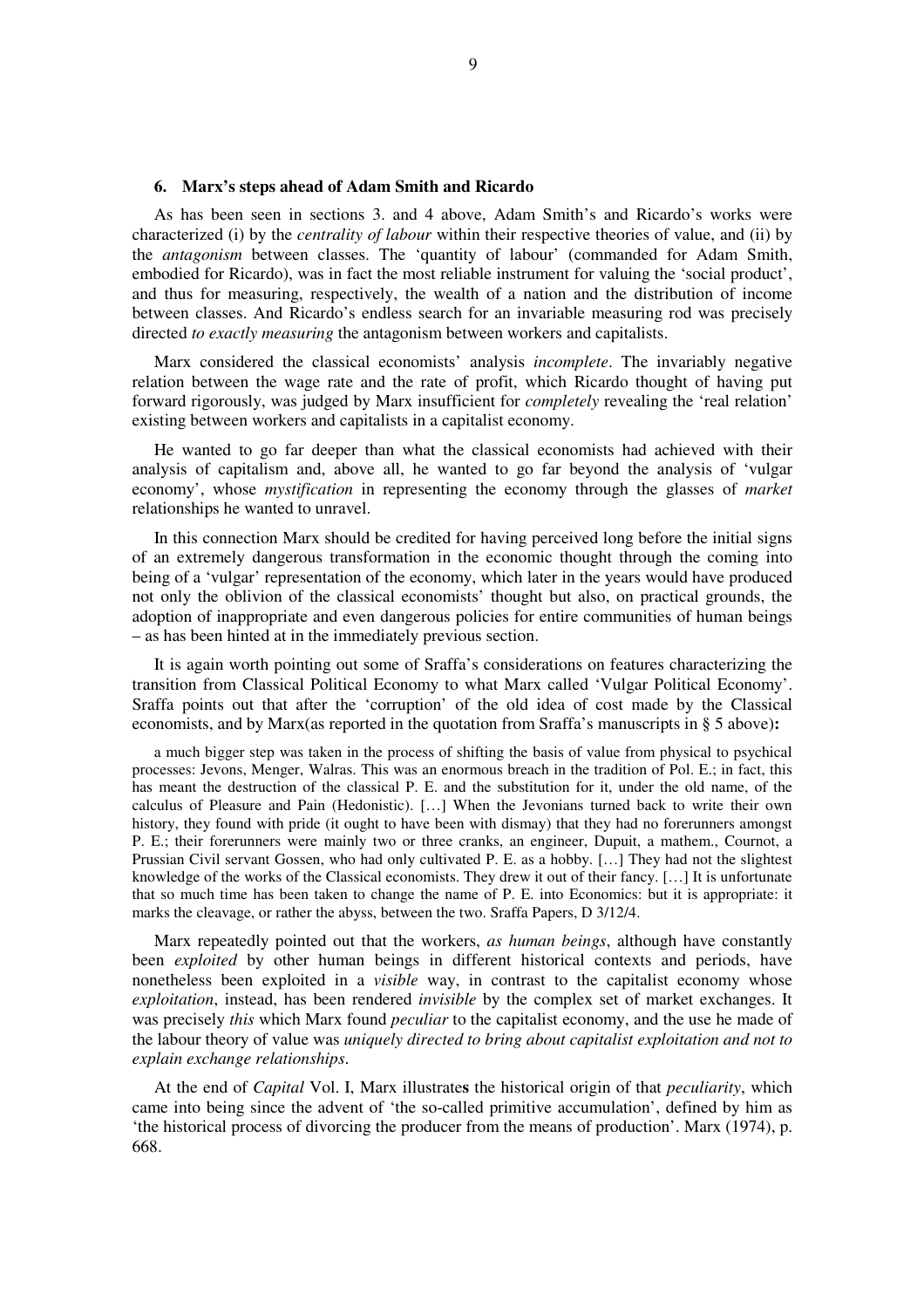Notions like 'labour force' as distinguished from 'labour', 'constant capital' as distinguished from 'variable capital', 'necessary labour' as distinguished from 'surplus labour' were all devised to make evident the fact that the workers, in a capitalist economy, are *forced* to sell the only commodity they possess (labour force) and *forced* to perform labour inside the economic process, because they are all deprived of any decision concerning *what* society should produce, *which methods of production* it should employ, if *any surplus* should be produced at all and *for whom*. Decisions regarding all these circumstances are taken by people who have instead full control of the economic processes.

The feature of capitalist exploitation of being *obscured* and *hidden* by market relationships can perhaps be put to the fore by considering the mechanism of demand and supply through which the wage is determined – a mechanism still characterizing any model pertaining to what I called before *neo-vulgar economy*. Within this context *it appears* that *quantities* of labour demanded and *quantities* of labour supplied (and therefore *objective* entities) jointly determine in the market 'the most appropriate value' of the labour force, completely free of any valuejudgement. In fact, the most immediate consequence of the market mechanism determining the wage is that the latter loses any kind of connection with the necessaries of life of the workers and of their families, and therefore also any ethical principle behind wage setting is definitely lost as well.

Interpreted in this way, Marxian labour theory of value, in the way he used it in *Capital* Vol. I, should only be an *analytical instrument* to bring about *capitalist exploitation*, a phenomenon which no theory of prices, not even that characterizing the classical economists' analysis, could be able to put forward.

The analytical effort he made in trying to build a coherent transition from the 'system of values' to the 'system of prices' is amply documented in his *unpublished* notes during his life, which only *after* his death were published as to be materialized as *Capital* Vols. II and III.

 The main and ultimate purpose of Marx, however, was *not* that of providing a correct theory of prices, to the effect of furnishing a proof of the 'validity' of his theory of exploitation made in *Capital* Vol. I. His analysis of the capitalist economy and of capitalist exploitation stands on its own, and any further proof to validate it turns out to be altogether *unnecessary*.

Marx's 'system of values' of *Capital* Vol. I should properly be considered the required *complement* to the 'system of prices', for each of them casts a different light on the workings of an economy from different perspectives. It would then be incorrect to look at his effort to possibly build a transition from one system to the other as a 'step forward', or as 'an almost complete approach', to the 'right solution' to the price system – as Garegnani (1981), for example, maintains. This way of looking, in fact, would drastically scale down the positive contribution of Marx's *Capital* Vol. I.

#### **7. Sraffa's breakthrough**

The connection of Sraffa's *PCMC* to the classical economists and Marx has been amply recognized and analysed in the literature, thanks also to the explicit statements by Sraffa himself (1960), p.v, and to the highly informative Appendix D of his book.

It is also well known that long before Sraffa, at the end of the nineteenth century, Dmitriev (1974) had successfully reshaped the Ricardian theory of labour value and von Bortkiewicz (1906), (1907) has also reshaped Marx's equations, whereas von Neumann (1937) had already published a model whose structure captures with clear evidence the basic features of the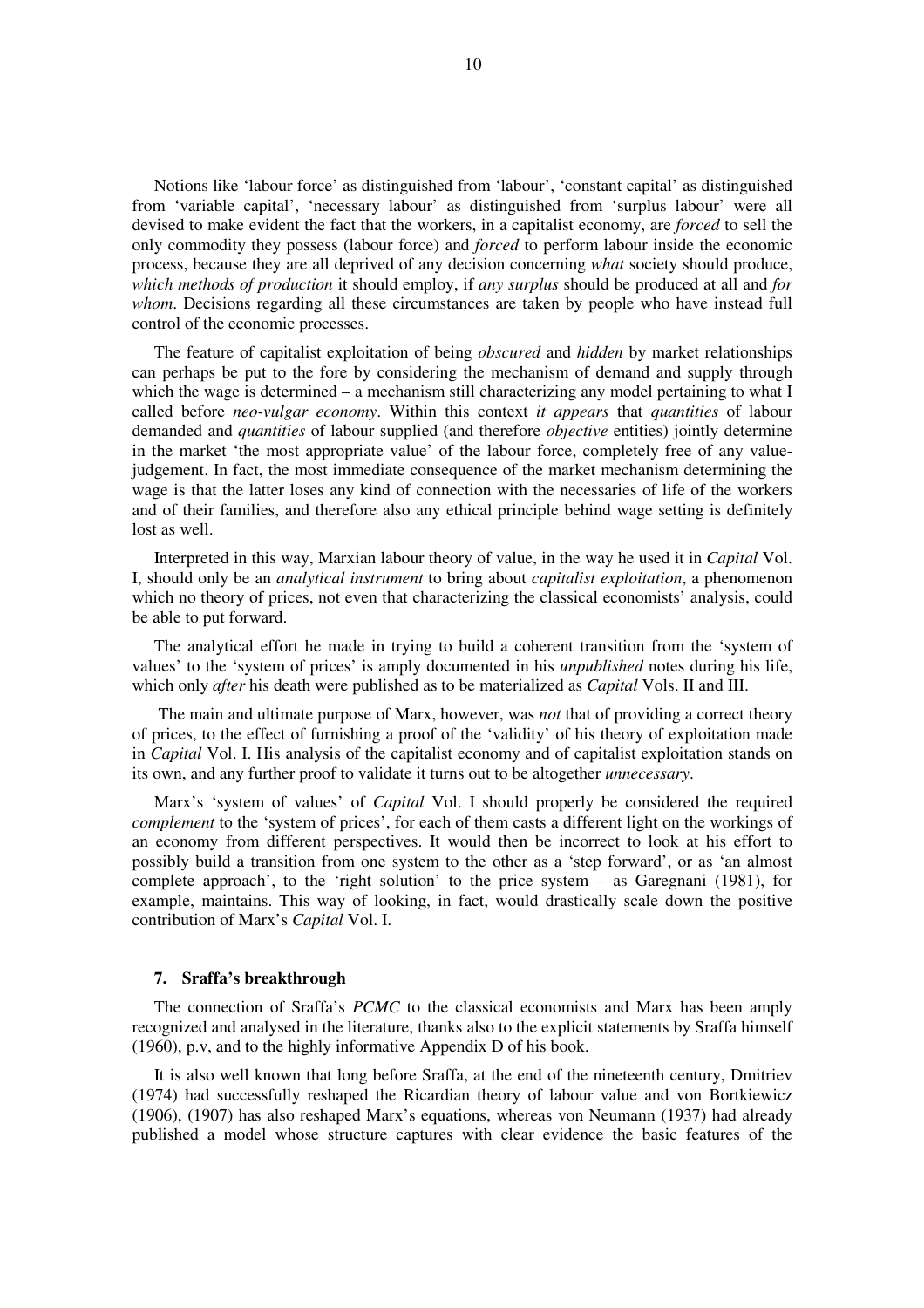classical economists' standpoint, and that therefore it seems formally to anticipate some features of the analogous structure of *PCMC*.

The works by Dmitriev, von Bortkiewicz and von Neumann, however, have all been designed to analytically take up and solve *specific* problems, until then not yet taken up or solved, whereas Sraffa's *PCMC* was *intentionally* designed to lay the foundations for a *critique* of economic theory from the classical economists' standpoint by means of *a genuinely new way of thinking* in the economic discipline and *a completely new vision* of the society.

Sraffa's *PCMC* should thus be looked at as an extremely complex work for more than one reason.

In the first instance, it shows that the classical economists' *standpoint* can be brought to the light again as the basis of a meaningful representation of the economy, without incurring in any sort of analytical and conceptual infelicity. This is because the inescapable and fundamental theory of value, which characterizes that vision (and which was neither successfully accomplished by Adam Smith, nor by Ricardo), can instead be shaped and solved meaningfully.

The solution to the system of production prices provided by Sraffa seems to imply *no necessity* to make explicit reference to *labour values*. This circumstance, at first sight, might have two conflicting interpretations. The first – which I personally reject – would state that Sraffa's approach seems to have definitely cut any connection whatsoever with Marx, because labour values, having no explicit analytical role to play within the framework considered, are altogether redundant. Quite reasonably, therefore, they are bound to disappear completely from the scene.

 A different and opposite interpretation of Sraffa's approach in providing the correct solution to the system of production prices seems however possible.

In shaping his own framework, Sraffa takes as *given* the quantities of commodities used and produced in the production processes of the system, not more, nor less, than the classical economists and Marx did.

This initial feature should be seen not only in patent contrast to the 'marginal approach', which instead 'requires attention to be focused on change' Sraffa 1960, p. v. It should also be viewed as a radical change of perspective. In *PCMC*, in fact, the 'given quantities' standpoint reflects the very important circumstance that some crucial *decisions* must be taken *before* the production processes gets started, which implies that they are completely divorced from *any outcome of production* as from *any price-based valuation*. Therefore, being situated *outside* the 'core', they are essentially characterized, by their own nature, by social, political and institutional elements. This is in striking contrast to the *simultaneous determination* of quantities *and* prices by the same anonymous and undifferentiated 'market laws', typical of neo-vulgar economy.

Among those decisions, the sustenance, in dimension and composition, for those who work must already be fixed; decisions regarding the methods of production to be used and which and how much commodities shall be produced must be taken; if any surplus shall be produced at all must also be known; and the basic institutional features characterizing the economy must obviously be known as well. The quantitative relations between those 'given quantities' thus summarises the most relevant flow of events which occurs in the system till the moment considered.<sup>11</sup>

 $11$  Cfr. Chiodi (2010) and (2013).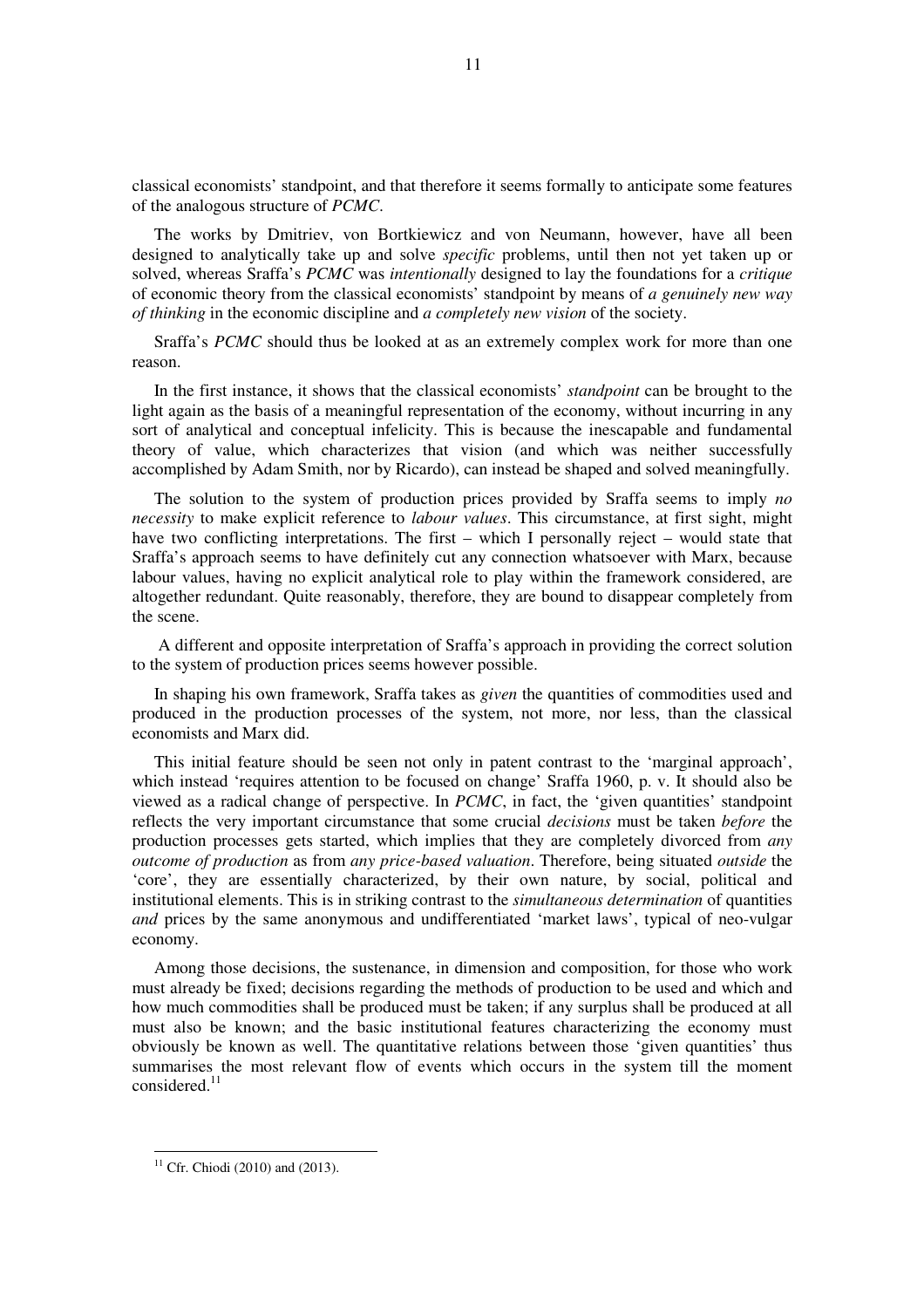Thus, production prices – which necessarily do need 'given quantities' for their determination – are *unable* to convey or to reveal anything concerning the above decisions. The essential function of production prices rests on their making possible the *reproduction of the system*. Only in this case the system can be said to be 'viable', which means the possibility of the system to at least reproduce those commodities necessary *for the livelihood of the community* and in making possible the distribution of the surplus, if it exists, according to criteria reflecting the antagonism between classes and essentially based on social and political elements *outside* the production system.<sup>12</sup> This is actually the *meaning* and the *function* Sraffa attributes to production prices, which thus merely appear as numerical reflections of far deeper social and political relationships among the people.

In an unpublished manuscript Sraffa writes:

The old conception of cost and value was designed to solve this fundamental problem: what is the relation, if any, between *the importance to the community* […] *of a commodity* and *its price* (exchange value). They assumed that there was a relation of some sort between the two, and they expressed this mysterious relation by such words as "cause" or "measure" – but obviously they did not mean what is their appropriate sense (analyse). […] The modern conception is derived from the erroneous belief that the classics were literally looking for the "causes" of value, and not its relation with importance, i.e. its "meaning". Sraffa Papers D3/12/4: 3, italics added.

Thus, Sraffa finely and rigorously traces the boundaries of what should be the 'core' of the economy to be analysed, by showing, at the same time, the *impossibility* of its own autonomy, *without making necessary reference to other elements outside the 'core'*. The *invisible* elements outside the 'core' are thus as important as the *visible* ones inside it.

#### **8. Sraffa's 'core'**

Sraffa's reconstruction of a 'core', with its inherent 'openness', thus seems to show quite evidently that the economic discipline does need flows of information and sets of decisions based on principles coming necessarily from other different disciplines, and that therefore no universal law or objective rule can ever be envisaged for the economic discipline in particular, with the exception for the logical relations and statements which can only be drawn *from within* the 'core'. This is in sharp contrast to neoclassical theory, which has repeatedly stated the existence of universal economic laws, independently of the historical context considered. By contrast, for this very reason, Sraffa's viewpoint here under discussion exactly reflects the classical and Marxian 'vision' of the society. At the same time, it implicitly emphasized the very importance and necessity of the Marxian 'system of values', as contrasted to the 'system of prices', each of them being able to cast light on *different* crucial aspects of production.

The possible existence of a 'surplus wage' – a novel characteristic of *PCMC* which Sraffa with great care takes *conceptually* and *practically* distinct from the 'subsistence wage' – reflects a remarkable aspect of the antagonism between classes. The very existence of a 'surplus' and its origin cannot be revealed by the system of production prices. In so far that it does exist, it potentially belongs to the community as such, *whatever be its class division and group segmentation*. In fact, even in the case in which the workers were the owners of the means of production *and* labour were of different qualities, there would necessarily be 'antagonism' between the workers, because to solve the system of production prices, *either* differences in quality must previously be reduced to differences in quantity, *or* proportions between different

<sup>12</sup> Cfr. Chiodi (1992), (1998) and (2010)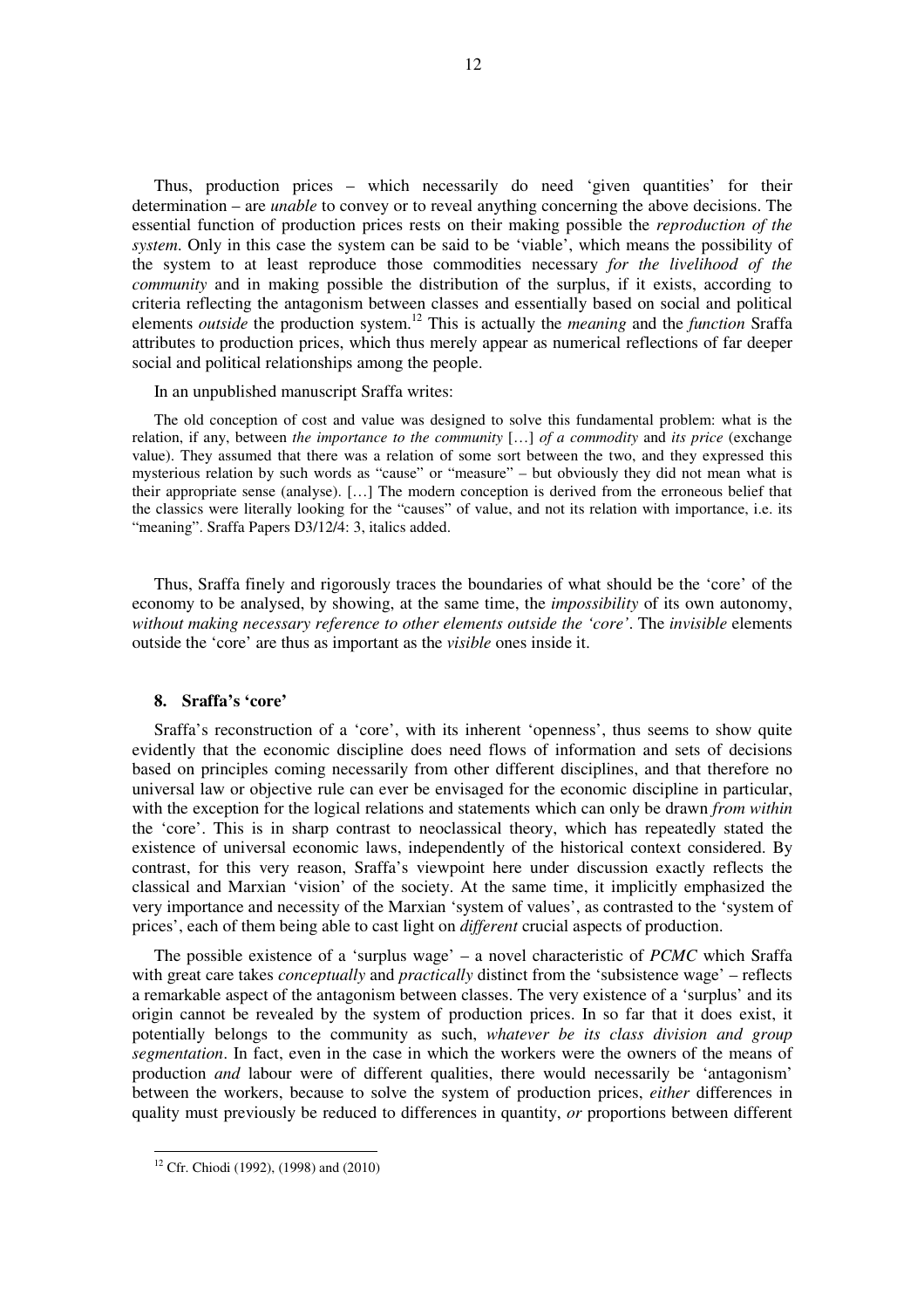level of wages must be fixed in advance. In the former as well as in the latter case, decisions of *genuinely institutional character* must be taken *before* any determination of prices.

Sraffa's *PCMC*, however, does also possess a 'pedagogical' feature which in my opinion has passed almost unnoticed. Concepts, definitions notions which are found in *PCMC* are all in perfect synchrony with the classical economists' and Marx's languages. Any single word, which might even evoke some feeble connection with neoclassical theory, is carefully avoided in their use, as in the case with the term 'cost of production' and especially with the much-debated tricky term 'capital', Sraffa (1960), p. 9. It is worth noticing, in this connection, Sraffa's view on this expressed in the late 1920s:

It is terrific to contemplate the abysmal gulf of incomprehension that has opened itself between us and the classical economists. Only one century separates us from them: […] how can we imagine to understand the Greeks and the Romans? […]

The classical economists said things which were perfectly true, even according to our standards of truth: they expressed them very clearly in terse and unambiguous language, as is proved by the fact that they perfectly understood each other. Sraffa Papers D3/12/4:14.

The hidden pedagogical feature of *PCMC* is perceived in the way in which Sraffa, chapter by chapter, introduces and explains his propositions. Simple numerical examples are generally given before any generalization. This style of writing is also in perfect line with the mathematical language used by Sraffa and with his own way of reasoning in proving the statements contained in *PCMC*. The mathematics employed by Sraffa is 'constructive mathematics', as Velupillai (1980), (1989) and (2008), who was the first scholar to rightly draw attention to this very important aspect, has persuasively shown. Space does not allow us to go further on this interesting and important issue. Suffices it to say that through his 'constructive proofs' Sraffa wanted to take due distance even from the way in which until then mathematics was used in neoclassical theory. On reading, for example, the long sequence of lemmas and definitions in the seminal paper by Arrow and Debreu (1954), it seems that economic theory should *conform to* mathematics, whereas Sraffa wanted to do exactly the other way about. In this connection, in a passage in his unpublished manuscript Sraffa writes:

Our metaphysics is in fact embodied in our technique; the danger lies in this, that when we have succeeded in thoroughly mastering a technique, we are very liable to be mastered by her. Sraffa Papers D3/12/4:15.

The 'pedagogical' approach of Sraffa here put forward gives the strong perception that he wanted *to completely reset* from the very beginning the entire setting of the economic discipline and of its teaching as well. In the flyleaf of his book it is written that '[a]lthough the reasoning is abstract it requires no knowledge of mathematics beyond elementary algebra' and, in the *Preface*, he states that the 'unusual' mathematical notation adopted goes in the direction of helping 'the non-mathematical reader', p. vii.

The use of that kind of mathematics by Sraffa sounded obviously quite strange to Solow (2014), as soon as he read Sraffa's book in 1960, as he expresses 'some astonishment that Sraffa has managed to learn so much about Leontief Models *with such primitive tools*', p. 63.

It is worth pointing out that Sraffa is also very careful in making a *direct* criticism of neoclassical theory. The long paragraph devoted to criticising economic theory for the wrong attempt it made by using the 'period of production' as a measure of 'the quantity of capital' is entirely written in parenthesis, to testify that it should be taken apart from the main part of the book. It should also worth pointing out that chapter XII 'Switch in the Methods of Production', which most inspired the initial capital theory controversy in the 1960s and 1970s, is the last chapter of *PCMC*.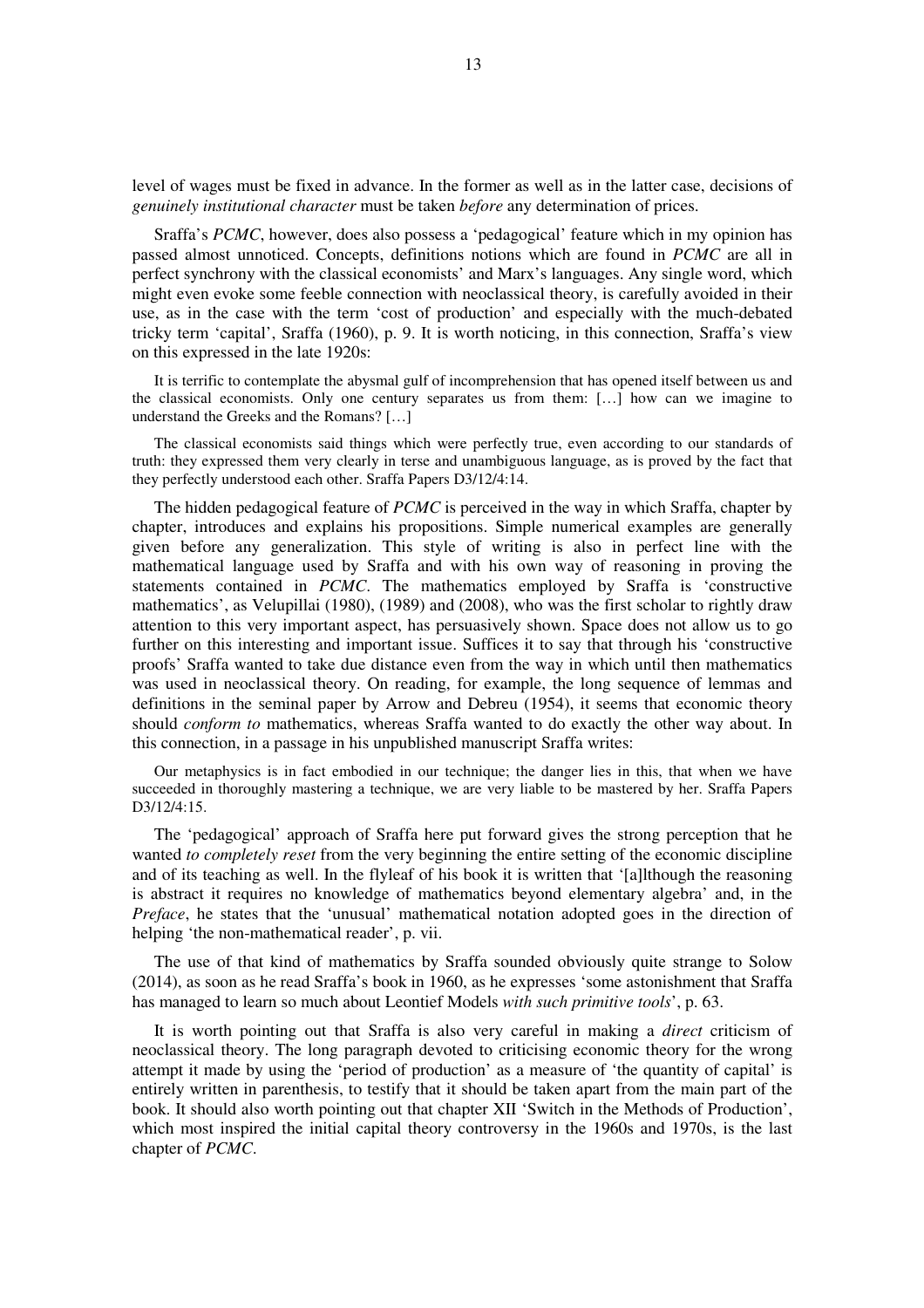#### **9. Some critiques of economic theory independently of***PCMC*

It might perhaps be useful to recall that critiques on *specific* and crucial aspects of neoclassical economic theory have been made by several authors over the last century and some of them even before Sraffa's *PCMC*.

Long before Robinson's (1953) critique of the neoclassical production function, Wicksell (1901) – who should be considered a heterodox and quite peculiar neoclassical economist – made very clearly his critique of the notion of 'capital' employed in neoclassical theory.<sup>13</sup>

#### He writes:

 $\overline{a}$ 

Whereas labour and land are measured each in terms of its own technical unit […] capital, on the other hand, […] is reckoned, in a common parlance, as a sum of exchange value" – whether in money or as an average of products. […] it is a theoretical anomaly which disturbs the correspondence which would otherwise exist between all the factors of production. *Ibidem*, p. 149.

If capital also were to be measured in technical units, the defects would be remedied and the correspondence would be complete. But, in that case, productive capital would have to be distributed into as many categories as there are kinds of tools, machinery, and materials, etc., and a unified treatment of the role of capital in production would be impossible. *Ibidem*.

He directed his criticism against von Thünen, for having put on the same footing wages and interest as being determined on the same symmetrical principle of 'marginal productivity', *ibidem*, p. 147, but also against Walras, *for his dangerous arguing in a circle*, in so far as capital goods were not treated with extreme precaution:

Again, it is futile to attempt – with Walras and his followers – to derive the value of capital-goods from their own cost of production or reproduction; for in fact these costs of production include capital and interest, whereas our analysis of the laws of the cost of production has hitherto proceeded on the assumption that production is non-capitalistic. *We should, therefore, be arguing in a circle*. *Ibidem*, 149, italics added.

Wicksell then constructed a model with 'dated' quantities of *non*-produced inputs as 'representatives' of capital goods.

Suffices it to take a simple stationary economy with only one single final product and dated quantities of labour and land over *n* periods, and composed of 2*n* + 3 independent equations: 1 production function (whose arguments are the dated quantities of labour and land over the *n* periods), 2*n* 'marginal productivity' conditions, and 2 demand and supply equality conditions for labour and land respectively.

The system of equations formulated in that way does have  $2n + 4$  unknowns: the quantity of the final product, the 2*n* dated quantities of labour and land, the wage rate, the rent rate and the rate of interest (rate of profit). If the system is solvable, one of the unknowns can thus be fixed from *outside* the system of production, and – obviously enough – the most eligible unknown which might be fixed in this way is just the rate of interest. The latter possibility straightforwardly implies the unavoidable circumstance that distribution cannot find a consistent solution from within the model of production and that 'capital' – *however defined* – cannot be measured independently of distribution. It should also be added that the notion of 'marginal productivity' of *any* 'factor', although formally definable, turns out to be irrelevant in relation to the distribution of income.

<sup>&</sup>lt;sup>13</sup> Cfr. Chiodi (2013). It is also worth reading Goodwin (1970) and Chiodi (2015).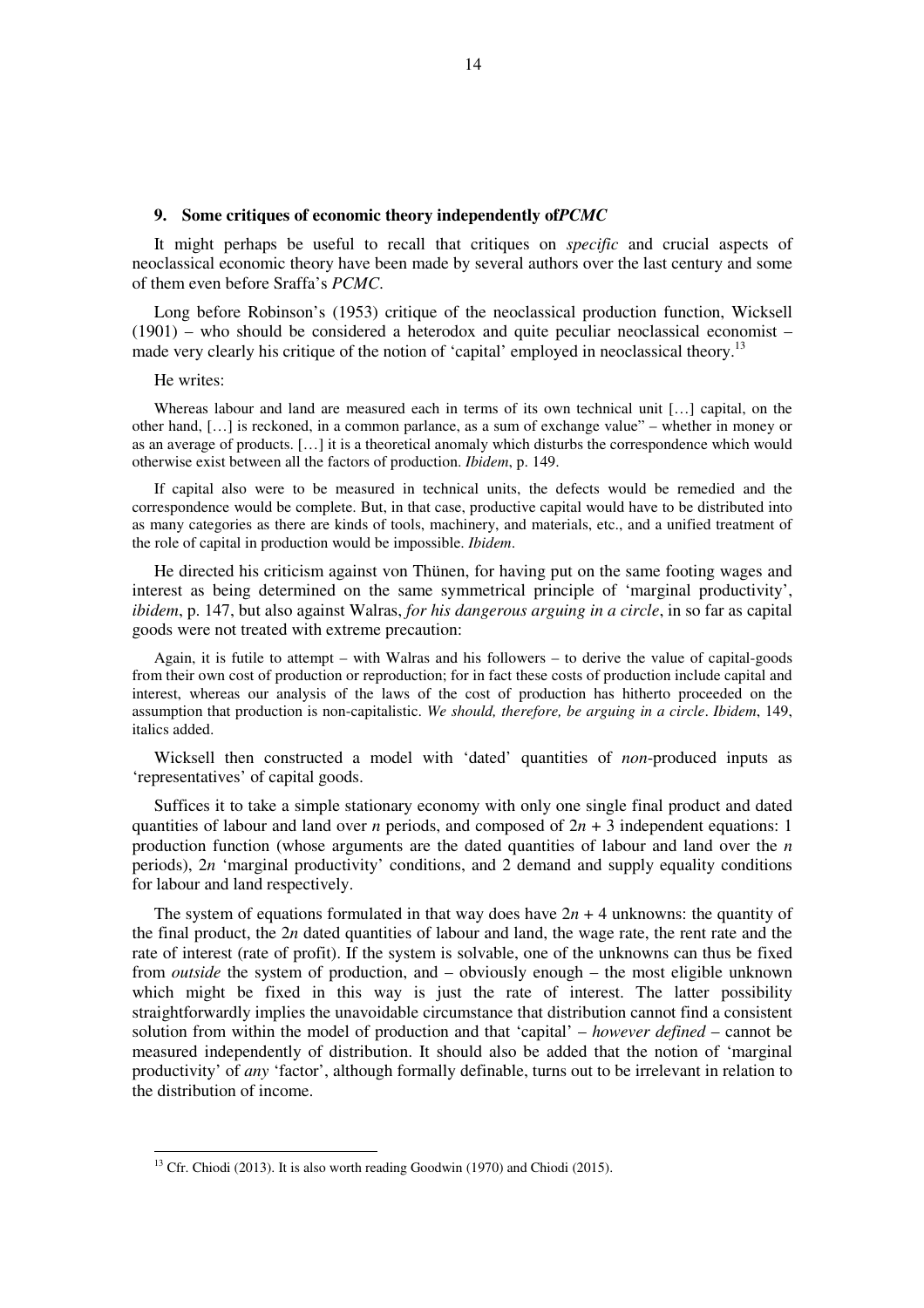A less known criticism – albeit far more profound than Joan Robinson's and with much Ricardian and Sraffian 'flavour' – was de Graaff's firm rebuttal of the conceptual separation between 'size' and 'distribution' of income.

In a one commodity world – de Graaff writes – some definite meaning could be attached to a phrase like 'the size of the national income' […] But as soon as we leave a one commodity world this ceases to be true. There is no unambiguous meaning which we can attach to 'the size of the national income' when we have a heterogeneous collection of goods and services. […] [A Paretian welfare function] will only tell us what weights to use when the distribution of the goods among the members of the community is given. […] [T]he size-distribution dichotomy is inconsistent with the basic Paretian value judgments that individual preferences are to count and that a *cet. par.* increase in any one man's well-being increases social well-being. […] Moreover, 'size' in this sense will generally change whenever the distribution change, even if the collection of goods and services distributed remains the same. de Graaff (1957), pp. 91-92.

Lastly, it is worth briefly mentioning a paper by Nuti (1970), in which a 'putty-clay' model of production, widely used in the economic literature in the 1960s, is used to investigate some properties of the choice of production techniques.

Nuti eliminates in his 'putty-clay' model two of the customary assumptions *i.e*. (i) that the transformation of putty into clay is costless and (ii) that there are no gestation lags of investment. He is then able to show that the problem of 'reswitching' of techniques (the same technique might be eligible at more than one level or range of the rate of interest) arises straightforwardly. This implies that for specific critiques of economic theory it is utterly unnecessary to refer to the Sraffian framework.

#### **10. Concluding remarks**

The main thesis of the present paper can be summarized by saying that the most characterizing feature of *PCMC* lies in having brought about a *new way of thinking* in the economic discipline, by reshaping the classical economists' and Marxian standpoint in an analytically robust framework and by using a *lexicon* completely different from that introduced and used since the advent of neoclassical economics. *This* very feature of Sraffa's *PCMC* should then be considered the most important and *constructive* critique of the dominant economic theory.

Over the years, however, most Sraffians have pursued a different path in the critique of economic theory, essentially based on bringing about, here and there within the equilibriummarket-centred neoclassical standard model, mistakes and infelicities *on logical grounds*. This very approach – which nonetheless deserves appreciation and intellectual respect – has ultimately revealed itself too feeble to upset the consolidated and widespread 'vision' of the society conveyed by neoclassical economics. A litmus test of this can be seen by looking at the economic policies pursued around the world and at the consequences produced by them on the people.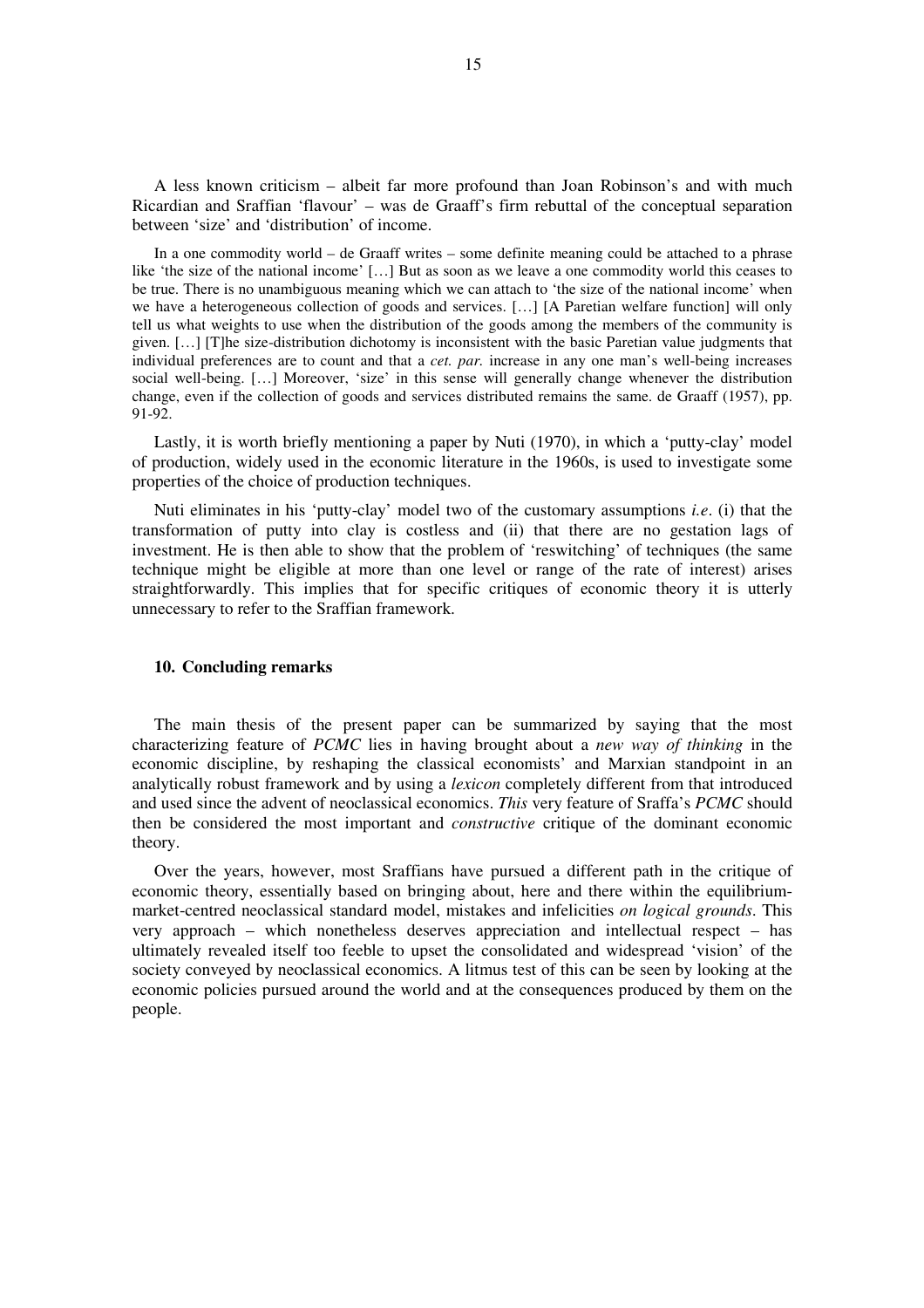#### *REFERENCES*

- Arrow, K.J. and Debreu, G. (1954), "Existence of an equilibrium for a competitive economy", *Econometrica*, July, pp. 265-90.
- Cesaratto, S. (2008), "The Classical 'Surplus' Approach and the Theory of the Welfare State and Public Pensions", in Chiodi, G. and Ditta, L. (eds) (2008), pp. 93-113.
- Chiodi, G. (1992), "On Sraffa's notion of viability", *Studi Economici*,n. 46, pp. 5-23.
- Chiodi, G. (1998), "On non-self-replacing states", *Metroeconomica*, February, pp. 97-107.
- Chiodi, G. (2010), "The Means of Subsistence and the Notion of 'Viability' in Sraffa's Surplus Approach" in S. Zambelli (ed.), *Computable,Constructive & Behavioural Economic Dynamics*, Essays in Honour of Kumaraswamy (Vela) Velupillai, Routledge, Abingdon, pp. 318-330.
- Chiodi, G. and Ditta, L. (eds) (2008), *Sraffa or An Alternative Economics*, Palgrave Macmillan, Houndmills, Basingstoke.
- Chiodi, G. and Ditta, (2013), L. "Sraffa and Keynes: Two Ways of Making a Revolution in Economic Theory",in Levrero, E. S., Palumbo, A., Stirati, A. (eds), *Sraffa and the Reconstruction of Economic Theory*, Vol. I, Palgrave Macmillan, Basingstoke,pp. 218-240.
- Chiodi, G. (2015), "On Richard Goodwin's *Elementary Economics from the Higher Standpoint*", *Cambridge Journal of Economics*, Vol. 39, No. 6, November 2015, pp. 1533-1550.
- Debreu, G. (1959), *Theory of value. An axiomatic analysis of economic equilibrium*, Yale University Press, New Haven and London.
- de Graaff, J. V. (1957), *Theoretical Welfare Economics*, Reprint (1967), Cambridge at the University Press, London.
- Dmitriev, V. K. (1974), *Economic Essays on Value, Competition and Utility*, translated by D. Fry and edited with an Introduction by D. M. Nuti, London: Cambridge University Press. (Originally published between 1898 and 1902.)
- Edwards, P. (2008), "Sraffa: Notes on Moralizing, Money, and Economic Prudence", in Chiodi, G. and Ditta, L. (eds) (2008), pp. 211-26.
- Fredholm, T.(2009), *Essays on the Theory of Production*, PhD dissertation, University of Aalborg, DK.
- Garegnani, P. (1981), *Marx e gli economisti classici*, Einaudi, Torino.
- Goodwin, R. M. 1970. *Elementary Economics from The Higher Standpoint*, Cambridge University Press, Cambridge.
- Harcourt, G.C. (1972), *Some Cambridge controversies in the theory of capital*, Cambridge University Press, London.
- Harcourt, G.C. (1976), "The Cambridge Controversies: Old Ways and Old Horizons or Dead End?", *Oxford Economic Papers*, 28, pp. 25-65.
- Hicks, J.R. (1976), "'Revolutions' in Economics", in Latsis, S. (ed) (1976), *Method and Appraisal in Economics*, Cambridge University Press, Cambridge, reprinted in Hicks, J. R. (1983), pp. 3- 16.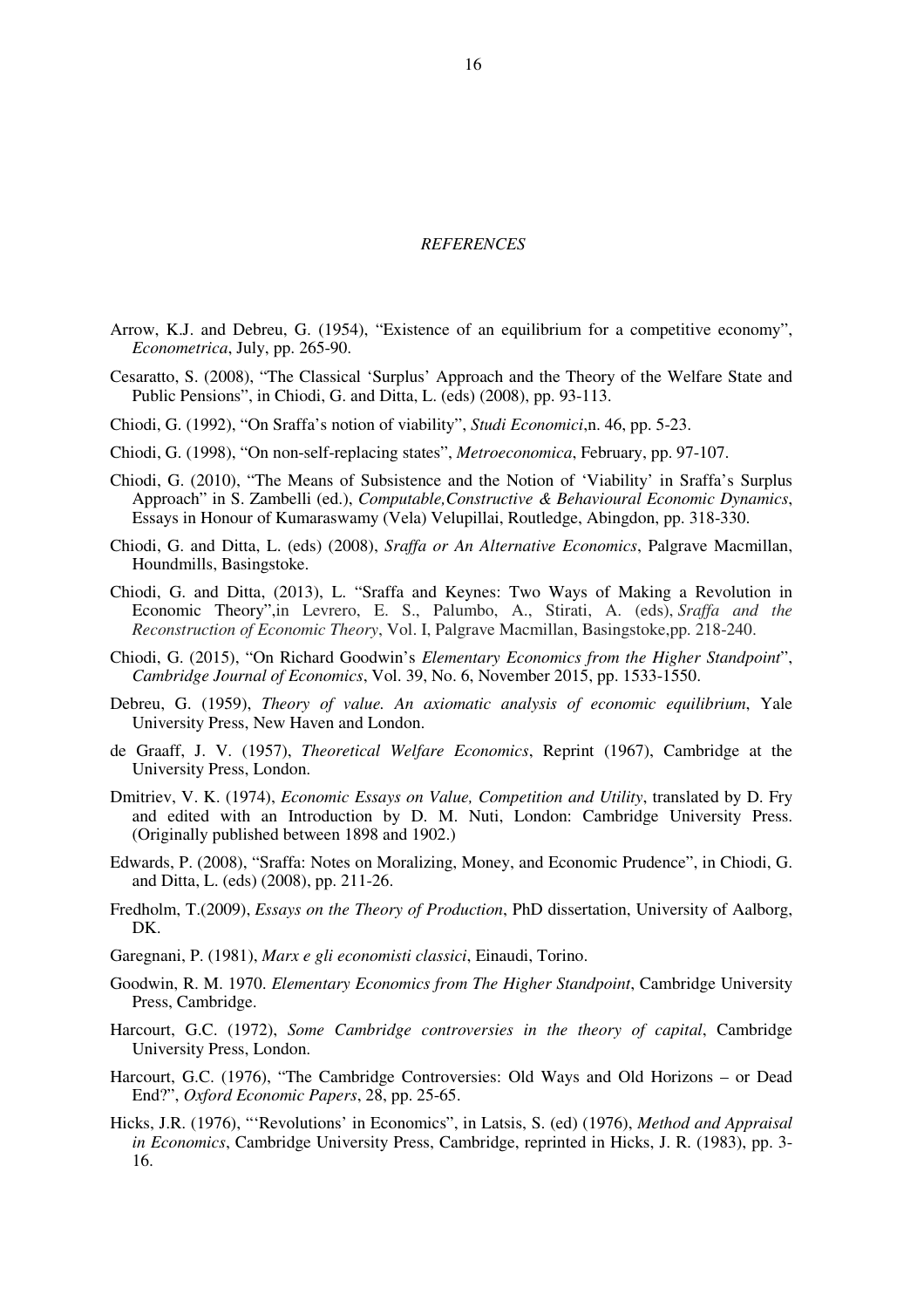Lakoff, G. (2014), *Don't Think of an Elephant*, Chelsea Green Publishing, VT, USA.

- Marx, K. (1974), *Capital*, Volume I, Lawrence & Wishart, London. (Originally published in 1867.)
- Nuti, D. M. (2013), "Perverse Fiscal Consolidation", *Transition,* September.
- Nuti, D.M. (1970), "Capitalism, socialism and steady growth", *The Economic Journal*, March, pp. 32-57.
- Parrinello, S. (1983), "Exhaustible natural resources and the classical method of long-period equilibrium", in Kregel, J.A. (ed.), *Distribution, effective demand and international economic relations*, The Macmillan Press Ltd, London and Basingstoke. pp. 186-206.
- Parrinello, S. (2001). 'The price of exhaustible resources', *Metroeconomica*, 52(3), 301-315.
- Pasinetti, L. (1977), *Lectures on The Theory of Production*, London and Basingstoke, The Macmillan Press Ltd.
- Pasinetti, L. L. (1993), *Structural Economic Dynamics*, Cambridge University Press, Cambridge.
- Pasinetti, L. L. (1998), "The myth (or folly) of the 3% deficit/GDP Maastricht 'parameter'", *Cambridge Journal of Economics*, 22, pp. 103-116.
- Putnam, H. (2003), "For Ethics and Economics without the Dichotomies", *Review of Political Economy*, July, pp. 395-412.
- Ricardo, D. (1951) *On the principles of political economy and taxation*, Vol. I, *The works and correspondence of David Ricardo*, edited by Piero Sraffa with the collaboration of M.H. Dobb, Cambridge University Press, Cambridge. (Originally published in 1817.)
- Ricardo, D. (1951) *Pamphlets and Papers*, vol. IV, *The works and correspondence of David Ricardo*, edited by Piero Sraffa with the collaboration of M.H. Dobb, Cambridge University Press, Cambridge.
- Robbins, L. (1932), *An Essay on the Nature and Significance of Economic Science*, Macmillan and Co., Ltd, London,  $2<sup>nd</sup>$  ed. (1935).
- Robinson, J. (1953), "The production function and the theory of capital", *The Review of Economic Studies*, vol. XXI, pp. 81-106.
- Sen, A. (1987), *On Ethics and Economics*, Blackwell, Oxford.
- Shefold, B. (1997), *Normal Prices, Technical Change and Accumulation*, Macmillan, Basingstoke and London.
- Smith, A. (1970), *The Wealth of Nations*, London: J. M. Dent & Sons Ltd. (Originally published in 1776.)
- Solow, R. (2014), "Comment on Scott Carter", *Research in Political Economy*, 29, pp. 63-67.
- Sraffa, P. (1951), "Introduction", *The works and correspondence of David Ricardo*, edited by Piero Sraffa with the collaboration of M.H. Dobb, Cambridge University Press, Cambridge.
- Sraffa, P. (1960), *Production of commodities by means of commodities. Prelude to a critique of economic theory*, Cambridge University Press, Cambridge.
- Velupillai, K. (1980), "Review" of Pasinetti, L. L. (1977), *Journal of economic Studies*, vol. 7, pp. 64-65.
- Velupillai, K. (1989), "The Existence of the Standard System: Sraffa's Constructive Proof", *Political Economy – Studies in the Surplus Approach*, Vol. 5, No 1, pp. 3-12.